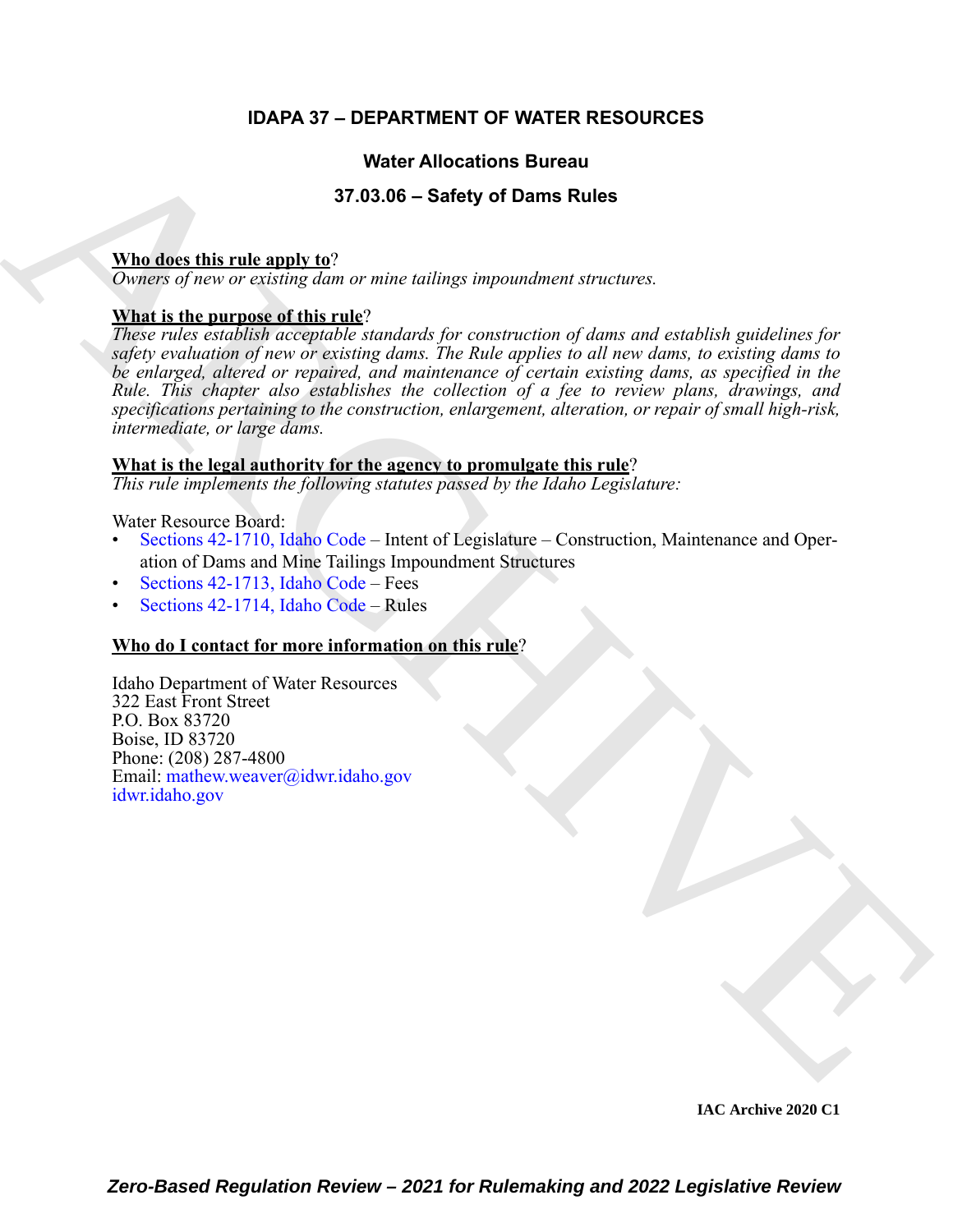# **Table of Contents**

# 37.03.06 - Safety of Dams Rules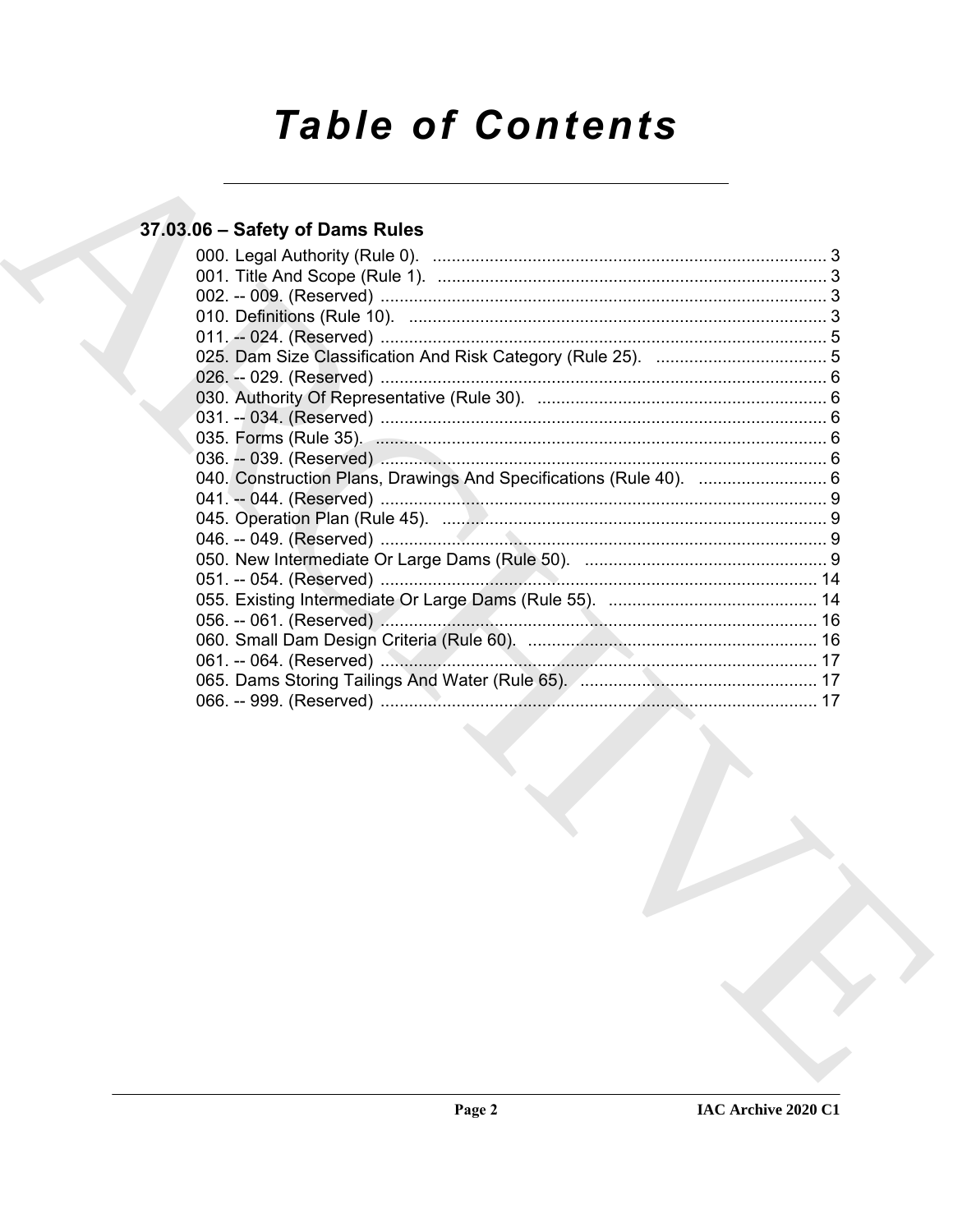#### **37.03.06 – SAFETY OF DAMS RULES**

#### <span id="page-2-14"></span><span id="page-2-1"></span><span id="page-2-0"></span>**000. LEGAL AUTHORITY (RULE 0).**

These rules are adopted pursuant to Chapter 17, Section 42-1714, Idaho Code, and implement the provisions of Sections 42-1709 through 42-1721, Idaho Code. (3-20-20)T

#### <span id="page-2-2"></span>**001. TITLE AND SCOPE (RULE 1).**

<span id="page-2-15"></span>

| 01. | Title. These rules are titled IDAPA 37.03.06, "Safety of Dams Rules." | $(3-20-20)T$ |
|-----|-----------------------------------------------------------------------|--------------|
|     |                                                                       |              |

**02. Scope**. (3-20-20)T

Hence the state showed the Cheron is a state of the state showed in a state of the properties.<br> **ARCHIVE ART CONSULTER CONSULTER CONSULTER CONSULTER CONSULTER CONSULTER CONSULTER CONSULTER CONSULTER CONSULTER CONSULTER CO a.** The requirements that follow are intended as a guide to establish acceptable standards for construction and to provide guidelines for safety evaluation of new or existing dams. The rules apply to all new dams, to existing dams to be enlarged, altered or repaired, and maintenance of certain existing dams, as specifically provided in the rules. The Director will evaluate any deviation from the standards hereinafter stated as they pertain to the safety of any given dam. The standards are not intended to restrict the application of other sound engineering design principles. Engineers are encouraged to submit new ideas which will advance the state of the art and provide for the public safety. (3-20-20)T

**b.** Under no circumstances shall these rules be construed to deprive or limit the Director of the Department of Water Resources of any exercise of powers, duties and jurisdiction conferred by law, nor to limit or restrict the amount or character of data, or information which may be required by the Director from any owner of a dam for the proper administration of the law. State sovereignty as expressed in Policy 1A of the adopted State Water Plan for independent review and approval of dam construction, operation and maintenance will not be waived due to any overlapping jurisdiction from federal agencies. (3-20-20)T

#### <span id="page-2-3"></span>**002. -- 009. (RESERVED)**

#### <span id="page-2-5"></span><span id="page-2-4"></span>**010. DEFINITIONS (RULE 10).**

Unless the context otherwise requires, the following definitions govern these rules. (3-20-20)T

<span id="page-2-6"></span>**01. Active Storage**. The water volume in the reservoir stored for irrigation, water supply, power generation, flood control, or other purposes but does not include flood surcharge. Active storage is the total reservoir capacity in acre-feet, less the inactive and dead storage. (3-20-20)T

<span id="page-2-7"></span>**02. Alterations, Repairs or Either of Them**. Only such alterations or repairs as may directly affect the safety of the dam or reservoir, as determined by the Director. Alterations, repairs does not include routine maintenance items. (See Rule Subsections 055.02.a. and 055.02.b.) (3-20-20) maintenance items. (See Rule Subsections 055.02.a. and 055.02.b.)

**03. Appurtenant Structures**. Ancillary features (e.g. outlets, tunnels, gates, valves, spillways, auxiliary barriers) used for operation of a dam, which are owned by the dam owner or the owner has responsible control. (3-20-20)  $\frac{1}{3-20-20}$ T

<span id="page-2-11"></span><span id="page-2-10"></span><span id="page-2-9"></span><span id="page-2-8"></span>**04. Board**. The Idaho Water Resource Board. (3-20-20)T

**05. Certificate of Approval**. A certificate issued by the Director for all dams listing restrictions imposed by the Director, and without which no new dams shall be allowed by the owner to impound water. A certificate of approval is also required for existing dams before impoundment of water is authorized. (3-20-20)T

**06. Dam**. Any artificial barrier together with appurtenant works, which is or will be ten (10) feet or more in height or has or will have an impounding capacity at maximum storage elevation of fifty (50) acre-feet or more. Height of a dam is defined as the vertical distance from the natural bed of the stream or watercourse at the downstream toe of the barrier, as determined by the Director, or from the lowest elevation of the outside limit of the barrier, if it is not across a stream channel or watercourse, to the maximum water storage elevation. (3-20-20)T

<span id="page-2-13"></span>**07. Small Dams**. Artificial barriers twenty (20) feet or less in height that are capable of storing less hundred (100) acre-feet of water. (3-20-20) than one hundred  $(100)$  acre-feet of water.

<span id="page-2-12"></span>**08. Intermediate Dams**. Artificial barriers more than twenty (20) feet, but less than forty (40) feet in height, or are capable of storing one hundred (100) acre-feet or more, but less than four thousand (4,000) acre-feet of water.  $(3-20-20)T$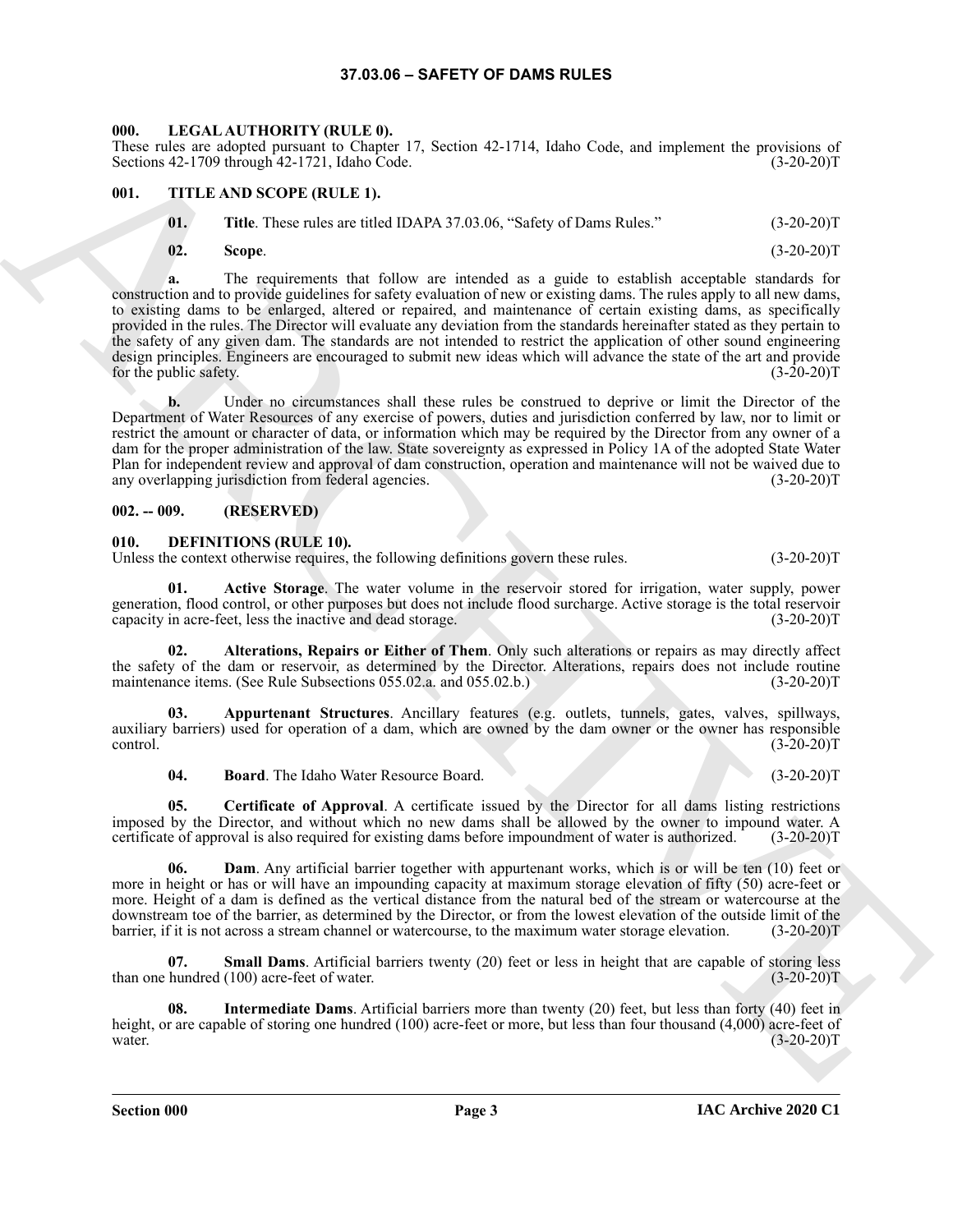**09.** Large Dams. Artificial barriers forty (40) feet or more in height or are capable of storing four (4,000) acre-feet or more of water. thousand  $(4,000)$  acre-feet or more of water.

*Department of Water Resources* 

<span id="page-3-11"></span><span id="page-3-3"></span>**10. Department Jurisdiction**. The following are not subject to department jurisdiction: (3-20-20)T

**a.** Artificial barriers constructed in low risk areas as determined by the Director, which are six (6) feet height, regardless of storage capacity. (3-20-20) or less in height, regardless of storage capacity.

**b.** Artificial barriers constructed in low risk areas as determined by the Director, which impound ten-feet or less at maximum water storage elevation, regardless of height. (3-20-20)  $(10)$  acre-feet or less at maximum water storage elevation, regardless of height.

**c.** Artificial barriers in a canal used to raise or lower water therein or divert water therefrom.  $(3-20-20)T$ 

**d.** Fills or structures determined by the Director to be designed primarily for highway or railroad (3-20-20) traffic.  $(3-20-20)T$ 

**e.** Fills, retaining dikes or structures, which are under jurisdiction of the Department of Environmental Quality, designed primarily for retention and treatment of municipal, livestock, or domestic wastes, or sediment and wastes from produce washing or food processing plants. (3-20-20)T

**f.** Levees, that store water regardless of storage capacity. Levee means a retaining structure alongside a natural lake which has a length that is two hundred (200) times or more greater than its greatest height measured from the lowest elevation of the toe to the maximum crest elevation of the retaining structure. (3-20-20)T

<span id="page-3-1"></span><span id="page-3-0"></span>**11. Days Used in Establishing Deadlines**. Calendar days including Sundays and holidays. (3-20-20)T

**12. Dead Storage**. The water volume in the bottom of the reservoir stored below the lowest outlet and generally is not withdrawn from storage. (3-20-20)T

<span id="page-3-4"></span><span id="page-3-2"></span>**13. Department**. The Idaho Department of Water Resources. (3-20-20)T

**14. Design Evaluation**. The engineering analysis required to evaluate the performance of a dam relative to earthquakes, floods or other site specific conditions that are anticipated to affect the safety of a dam or operation of appurtenant facilities. (3-20-20) operation of appurtenant facilities.

<span id="page-3-6"></span><span id="page-3-5"></span>**15. Director**. The Director of the Idaho Department of Water Resources. (3-20-20)T

<span id="page-3-7"></span>**16. Engineer**. A registered professional engineer, licensed as such by the state of Idaho. (3-20-20)T

**17. Enlargement**. Any change in or addition to an existing dam or reservoir, which raises or may raise the water storage elevation of the water impounded by the dam. (3-20-20)T

<span id="page-3-9"></span><span id="page-3-8"></span>**18.** Factor of Safety. A ratio of available shear strength to shear stress, required for stability.

 $(3-20-20)T$ 

**Experimental Web Research Control is the set of the set of the set of the set of the set of the set of the set of the set of the set of the set of the set of the set of the set of the set of the set of the set of the set 19. Flood Surcharge**. A variable volume of water temporarily detained in the upper part of a reservoir, in the space (or part thereof) that is filled by excess runoff or flood water, above the maximum storage elevation. Flood surcharge cannot be retained either because of physical or administrative factors but is passed through the reservoir and discharged by the spillway(s) until the reservoir level has been drawn down to the maximum storage elevation. (3-20-20)T

<span id="page-3-12"></span><span id="page-3-10"></span>**20. Inflow Design Flood (IDF)**. The flood specified for designing the dam and appurtenant facilities.  $(3-20-20)T$ 

**21. Maximum Credible Earthquake**. The largest earthquake that reasonably appears capable of occurring under the conditions of the presently known geological environment. (3-20-20)T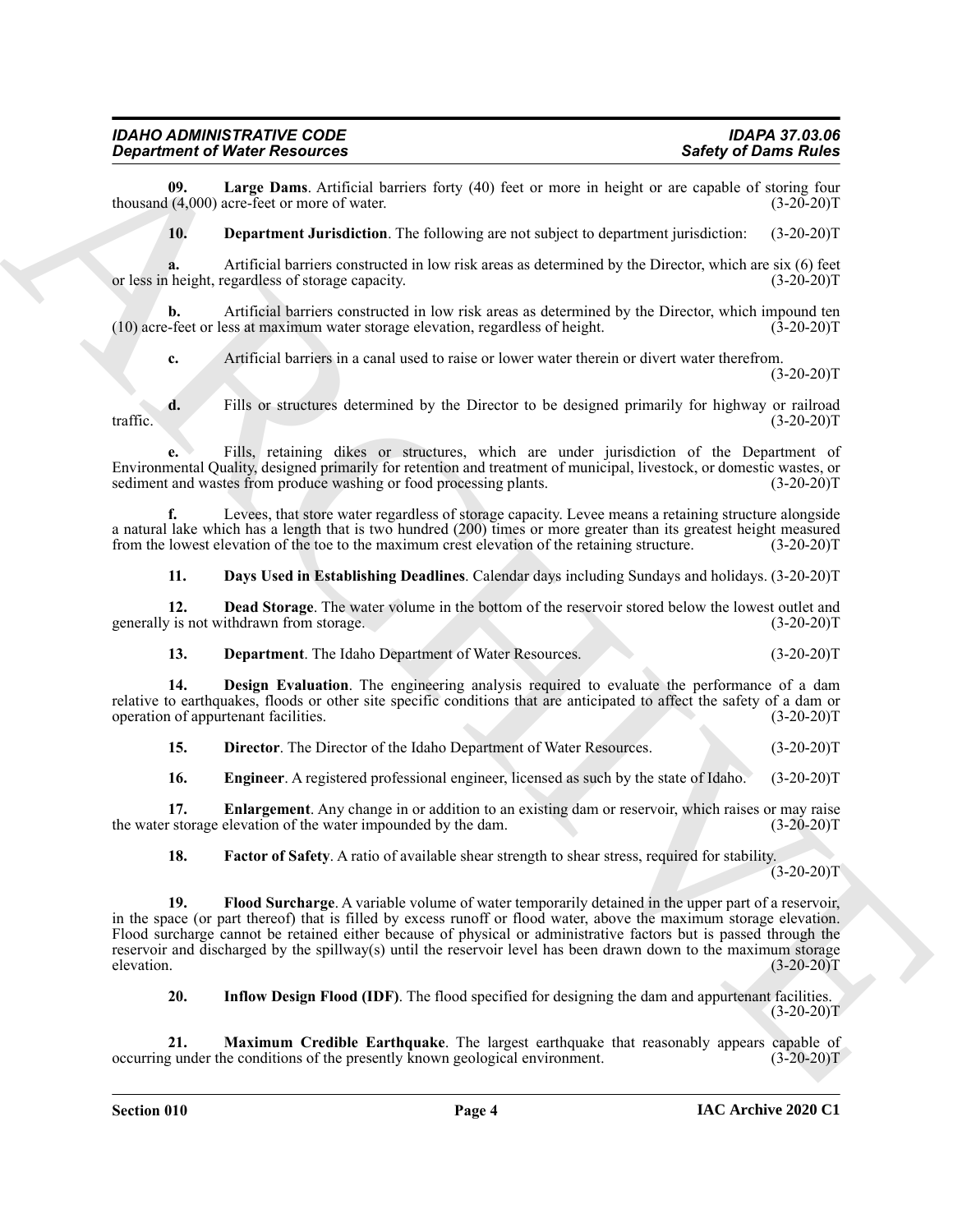<span id="page-4-5"></span><span id="page-4-4"></span>

| <b>IDAHO ADMINISTRATIVE CODE</b><br><b>Department of Water Resources</b> | <b>Safety of Dams Rules</b> |
|--------------------------------------------------------------------------|-----------------------------|
|                                                                          | <b>IDAPA 37.03.06</b>       |

|    | Every municipal or quasi-municipal corporation.                                              | $(3-20-20)T$ |
|----|----------------------------------------------------------------------------------------------|--------------|
| d. | Every public utility;                                                                        | $(3-20-20)T$ |
|    | Every person firm association organization pertpership business trust corporation or company |              |

<span id="page-4-9"></span><span id="page-4-8"></span><span id="page-4-7"></span>

|  | The duly authorized agents, lessees, or trustees of any of the foregoing; |  |  | $(3-20-20)T$ |
|--|---------------------------------------------------------------------------|--|--|--------------|
|--|---------------------------------------------------------------------------|--|--|--------------|

#### <span id="page-4-6"></span><span id="page-4-0"></span>**011. -- 024. (RESERVED)**

# <span id="page-4-3"></span><span id="page-4-2"></span><span id="page-4-1"></span>**025. DAM SIZE CLASSIFICATION AND RISK CATEGORY (RULE 25).**

|                                       | <b>Department of Water Resources</b> |                                                                                                                                                                                                                                                                                                                                                                                                                                                                                                                                                                                               |     | <b>Safety of Dams Rules</b>                        |              |
|---------------------------------------|--------------------------------------|-----------------------------------------------------------------------------------------------------------------------------------------------------------------------------------------------------------------------------------------------------------------------------------------------------------------------------------------------------------------------------------------------------------------------------------------------------------------------------------------------------------------------------------------------------------------------------------------------|-----|----------------------------------------------------|--------------|
| 22.                                   |                                      | <b>Operation Plan.</b> A specific plan that will assure the project is safely managed for its intended<br>purpose and which provides reservoir operating rule curves or specific limits and procedures for controlling inflow,<br>storage, and/or release of water, diverted into, passed through or impounded by a dam.                                                                                                                                                                                                                                                                      |     |                                                    | $(3-20-20)T$ |
| 23.                                   |                                      | <b>Owner</b> . Includes any of the following who own, control, operate, maintain, manage, hold the right<br>to store and use water from the reservoir or propose to construct a dam or reservoir.                                                                                                                                                                                                                                                                                                                                                                                             |     |                                                    | $(3-20-20)T$ |
| a.                                    |                                      | The state of Idaho and any of its departments, agencies, institutions and political subdivisions;                                                                                                                                                                                                                                                                                                                                                                                                                                                                                             |     |                                                    | $(3-20-20)T$ |
| b.<br>information purposes only;      |                                      | The United States of America and any of its departments, bureaus, agencies and institutions;<br>provided that the United States of America are not required to pay any of the fees required by Section 42-1713, Idaho<br>Code, and shall submit plans, drawings and specifications as required by Section 42-1712, Idaho Code, for                                                                                                                                                                                                                                                            |     |                                                    | $(3-20-20)T$ |
| $c_{\bullet}$                         |                                      | Every municipal or quasi-municipal corporation.                                                                                                                                                                                                                                                                                                                                                                                                                                                                                                                                               |     |                                                    | $(3-20-20)T$ |
| d.                                    | Every public utility;                |                                                                                                                                                                                                                                                                                                                                                                                                                                                                                                                                                                                               |     |                                                    | $(3-20-20)T$ |
| e.                                    |                                      | Every person, firm, association, organization, partnership, business trust, corporation or company;                                                                                                                                                                                                                                                                                                                                                                                                                                                                                           |     |                                                    | $(3-20-20)T$ |
| f.                                    |                                      | The duly authorized agents, lessees, or trustees of any of the foregoing;                                                                                                                                                                                                                                                                                                                                                                                                                                                                                                                     |     |                                                    | $(3-20-20)T$ |
| g.                                    |                                      | Receivers or trustees appointed by any court for any of the foregoing.                                                                                                                                                                                                                                                                                                                                                                                                                                                                                                                        |     |                                                    | $(3-20-20)T$ |
| 24.                                   |                                      | <b>Reservoir.</b> Any basin which contains or will contain the water impounded by a dam.                                                                                                                                                                                                                                                                                                                                                                                                                                                                                                      |     |                                                    | $(3-20-20)T$ |
| 25.                                   |                                      | Storage Capacity. The total storage in acre-feet at the maximum storage elevation.                                                                                                                                                                                                                                                                                                                                                                                                                                                                                                            |     |                                                    | $(3-20-20)T$ |
| 26.                                   |                                      | Water Storage Elevation. The maximum elevation of the water surface which can be obtained by<br>the dam or reservoir. It is further defined as the storage level attained when the reservoir is filled to capacity (i.e. to<br>the spillway crest) or an authorized storage level attained by installing flashboards to increase the reservoir capacity,<br>or a specified upper storage limit, which is attained by operation of movable gates that raises the reservoir to a<br>controlled operating level. The maximum storage elevation is an equivalent term of water storage elevation. |     |                                                    | $(3-20-20)T$ |
| 27.<br>works and otherwise discharge. |                                      | <b>Release Capability.</b> The ability of a dam to pass excess water through the spillway(s) and outlet                                                                                                                                                                                                                                                                                                                                                                                                                                                                                       |     |                                                    | $(3-20-20)T$ |
| $011. - 024.$                         | (RESERVED)                           |                                                                                                                                                                                                                                                                                                                                                                                                                                                                                                                                                                                               |     |                                                    |              |
| 025.                                  |                                      | DAM SIZE CLASSIFICATION AND RISK CATEGORY (RULE 25).                                                                                                                                                                                                                                                                                                                                                                                                                                                                                                                                          |     |                                                    |              |
| 01.<br>Department to classify dams:   |                                      | Size Classification. The following table defines the height and storage capacity limits used by the                                                                                                                                                                                                                                                                                                                                                                                                                                                                                           |     |                                                    |              |
|                                       | <b>Size Classification</b>           | Height (ft)                                                                                                                                                                                                                                                                                                                                                                                                                                                                                                                                                                                   |     | <b>Storage Capacity</b>                            |              |
|                                       | Small                                | 20 ft. or less                                                                                                                                                                                                                                                                                                                                                                                                                                                                                                                                                                                | and | Less than 100 acre-ft.                             |              |
|                                       | Intermediate                         | More than 20 ft. but less than 40 ft.                                                                                                                                                                                                                                                                                                                                                                                                                                                                                                                                                         | or  | 100 Acre-ft or more, but less than<br>4000 acre ft |              |
|                                       | Large                                | 40 ft. or more                                                                                                                                                                                                                                                                                                                                                                                                                                                                                                                                                                                | or  | 4000 acre-ft., or more                             |              |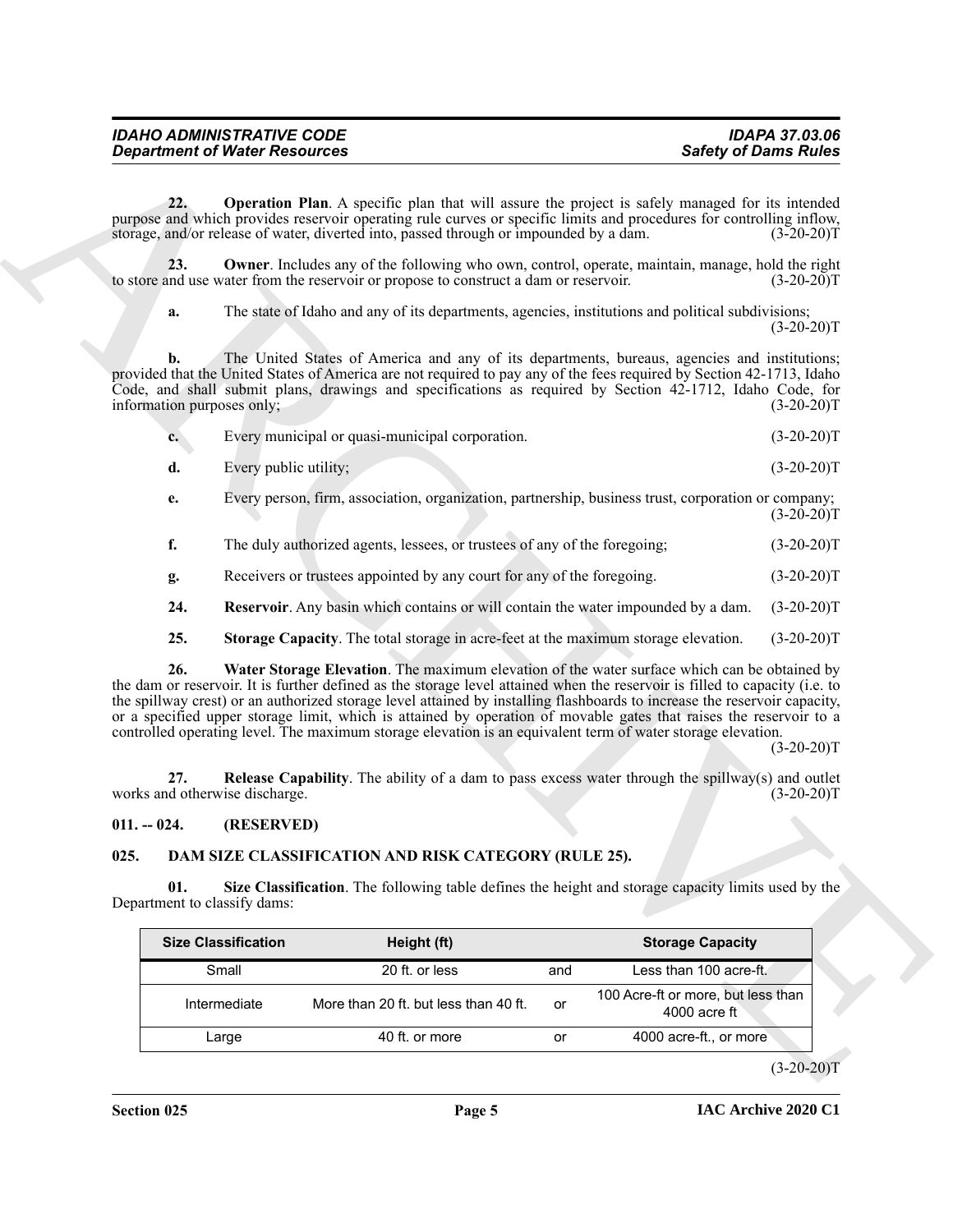<span id="page-5-11"></span>

| Minor damage to land, crops, agricultural,<br>commercial or industrial facilities,<br>No permanent structures for human habitation.<br>Low<br>or values.<br>No concentrated urban development, 1 or more<br>permanent structures for human habitation<br>Significant<br>which are potentially inundated with flood<br>water at a depth of 2 ft. or less or at a velocity<br>other public facilities or values.<br>of 2 ft. per second or less.<br>Urban development, or any permanent structure<br>Major damage to land, crops, agricultural,<br>for human habitation which are potentially<br>inundated with flood water at a depth of more<br>High<br>than 2 ft. or at a velocity of more than 2 ft. per<br>other public facilities or values.<br>second.<br>03.<br>of a new or existing dam.<br>(RESERVED)<br><b>AUTHORITY OF REPRESENTATIVE (RULE 30).</b><br>When plans, drawings and specifications are filed by another person on behalf of an owner, written evidence of<br>authority to represent the owner shall be filed with the plans, drawings and specifications.<br>(RESERVED)<br>FORMS (RULE 35).<br>Forms required by these rules are available from the Department to interested parties upon request. Construction of a<br>small dam requires the filing of Form 1710 and construction of an intermediate or large dam requires the filing of<br>(RESERVED)<br><b>CONSTRUCTION PLANS, DRAWINGS AND SPECIFICATIONS (RULE 40).</b><br>The following provisions shall apply in submitting plans, drawings and specifications.<br>01.<br>Submission of Duplicate Plans, Drawings and Specifications. Any owner who shall desire to<br>construct, enlarge, alter or repair any intermediate or large dam, shall submit duplicate plans, drawings and | <b>Risk Category</b> | <b>Dwellings</b>                                                                                                 | <b>Economic Losses</b>                                                                                                                                |  |  |
|---------------------------------------------------------------------------------------------------------------------------------------------------------------------------------------------------------------------------------------------------------------------------------------------------------------------------------------------------------------------------------------------------------------------------------------------------------------------------------------------------------------------------------------------------------------------------------------------------------------------------------------------------------------------------------------------------------------------------------------------------------------------------------------------------------------------------------------------------------------------------------------------------------------------------------------------------------------------------------------------------------------------------------------------------------------------------------------------------------------------------------------------------------------------------------------------------------------------------------------------------------------------------------------------------------------------------------------------------------------------------------------------------------------------------------------------------------------------------------------------------------------------------------------------------------------------------------------------------------------------------------------------------------------------------------------------------------------------------------------------------------------------|----------------------|------------------------------------------------------------------------------------------------------------------|-------------------------------------------------------------------------------------------------------------------------------------------------------|--|--|
|                                                                                                                                                                                                                                                                                                                                                                                                                                                                                                                                                                                                                                                                                                                                                                                                                                                                                                                                                                                                                                                                                                                                                                                                                                                                                                                                                                                                                                                                                                                                                                                                                                                                                                                                                                     |                      |                                                                                                                  | transportation, utilities or other public facilities                                                                                                  |  |  |
|                                                                                                                                                                                                                                                                                                                                                                                                                                                                                                                                                                                                                                                                                                                                                                                                                                                                                                                                                                                                                                                                                                                                                                                                                                                                                                                                                                                                                                                                                                                                                                                                                                                                                                                                                                     |                      |                                                                                                                  | Significant damage to land, crops, agricultural,<br>commercial or industrial facilities, loss of use<br>and/or damage to transportation, utilities or |  |  |
|                                                                                                                                                                                                                                                                                                                                                                                                                                                                                                                                                                                                                                                                                                                                                                                                                                                                                                                                                                                                                                                                                                                                                                                                                                                                                                                                                                                                                                                                                                                                                                                                                                                                                                                                                                     |                      |                                                                                                                  | commercial or industrial facilities, loss of use<br>and/or damage to transportation, utilities or                                                     |  |  |
|                                                                                                                                                                                                                                                                                                                                                                                                                                                                                                                                                                                                                                                                                                                                                                                                                                                                                                                                                                                                                                                                                                                                                                                                                                                                                                                                                                                                                                                                                                                                                                                                                                                                                                                                                                     |                      |                                                                                                                  | $(3-20-20)T$                                                                                                                                          |  |  |
|                                                                                                                                                                                                                                                                                                                                                                                                                                                                                                                                                                                                                                                                                                                                                                                                                                                                                                                                                                                                                                                                                                                                                                                                                                                                                                                                                                                                                                                                                                                                                                                                                                                                                                                                                                     |                      | Determination of Size and Risk Category. The Director shall determine the size and risk category<br>$(3-20-20)T$ |                                                                                                                                                       |  |  |
|                                                                                                                                                                                                                                                                                                                                                                                                                                                                                                                                                                                                                                                                                                                                                                                                                                                                                                                                                                                                                                                                                                                                                                                                                                                                                                                                                                                                                                                                                                                                                                                                                                                                                                                                                                     | $026. - 029.$        |                                                                                                                  |                                                                                                                                                       |  |  |
|                                                                                                                                                                                                                                                                                                                                                                                                                                                                                                                                                                                                                                                                                                                                                                                                                                                                                                                                                                                                                                                                                                                                                                                                                                                                                                                                                                                                                                                                                                                                                                                                                                                                                                                                                                     | 030.                 | $(3-20-20)T$                                                                                                     |                                                                                                                                                       |  |  |
|                                                                                                                                                                                                                                                                                                                                                                                                                                                                                                                                                                                                                                                                                                                                                                                                                                                                                                                                                                                                                                                                                                                                                                                                                                                                                                                                                                                                                                                                                                                                                                                                                                                                                                                                                                     | $031. - 034.$        |                                                                                                                  |                                                                                                                                                       |  |  |
|                                                                                                                                                                                                                                                                                                                                                                                                                                                                                                                                                                                                                                                                                                                                                                                                                                                                                                                                                                                                                                                                                                                                                                                                                                                                                                                                                                                                                                                                                                                                                                                                                                                                                                                                                                     | 035.<br>Form 1712.   | $(3-20-20)T$                                                                                                     |                                                                                                                                                       |  |  |
|                                                                                                                                                                                                                                                                                                                                                                                                                                                                                                                                                                                                                                                                                                                                                                                                                                                                                                                                                                                                                                                                                                                                                                                                                                                                                                                                                                                                                                                                                                                                                                                                                                                                                                                                                                     | $036. - 039.$        |                                                                                                                  |                                                                                                                                                       |  |  |
|                                                                                                                                                                                                                                                                                                                                                                                                                                                                                                                                                                                                                                                                                                                                                                                                                                                                                                                                                                                                                                                                                                                                                                                                                                                                                                                                                                                                                                                                                                                                                                                                                                                                                                                                                                     | 040.                 |                                                                                                                  | $(3-20-20)T$                                                                                                                                          |  |  |
| specifications prepared by an engineer for the proposed work to the Director with required fees. The Director may,<br>however, require the submittal of plans, drawings and specifications prior to the construction of any dam. (3-20-20)T                                                                                                                                                                                                                                                                                                                                                                                                                                                                                                                                                                                                                                                                                                                                                                                                                                                                                                                                                                                                                                                                                                                                                                                                                                                                                                                                                                                                                                                                                                                         |                      |                                                                                                                  |                                                                                                                                                       |  |  |

#### <span id="page-5-10"></span><span id="page-5-0"></span>**026. -- 029. (RESERVED)**

#### <span id="page-5-6"></span><span id="page-5-1"></span>**030. AUTHORITY OF REPRESENTATIVE (RULE 30).**

#### <span id="page-5-2"></span>**031. -- 034. (RESERVED)**

#### <span id="page-5-12"></span><span id="page-5-3"></span>**035. FORMS (RULE 35).**

#### <span id="page-5-4"></span>**036. -- 039. (RESERVED)**

#### <span id="page-5-9"></span><span id="page-5-8"></span><span id="page-5-7"></span><span id="page-5-5"></span>**040. CONSTRUCTION PLANS, DRAWINGS AND SPECIFICATIONS (RULE 40).**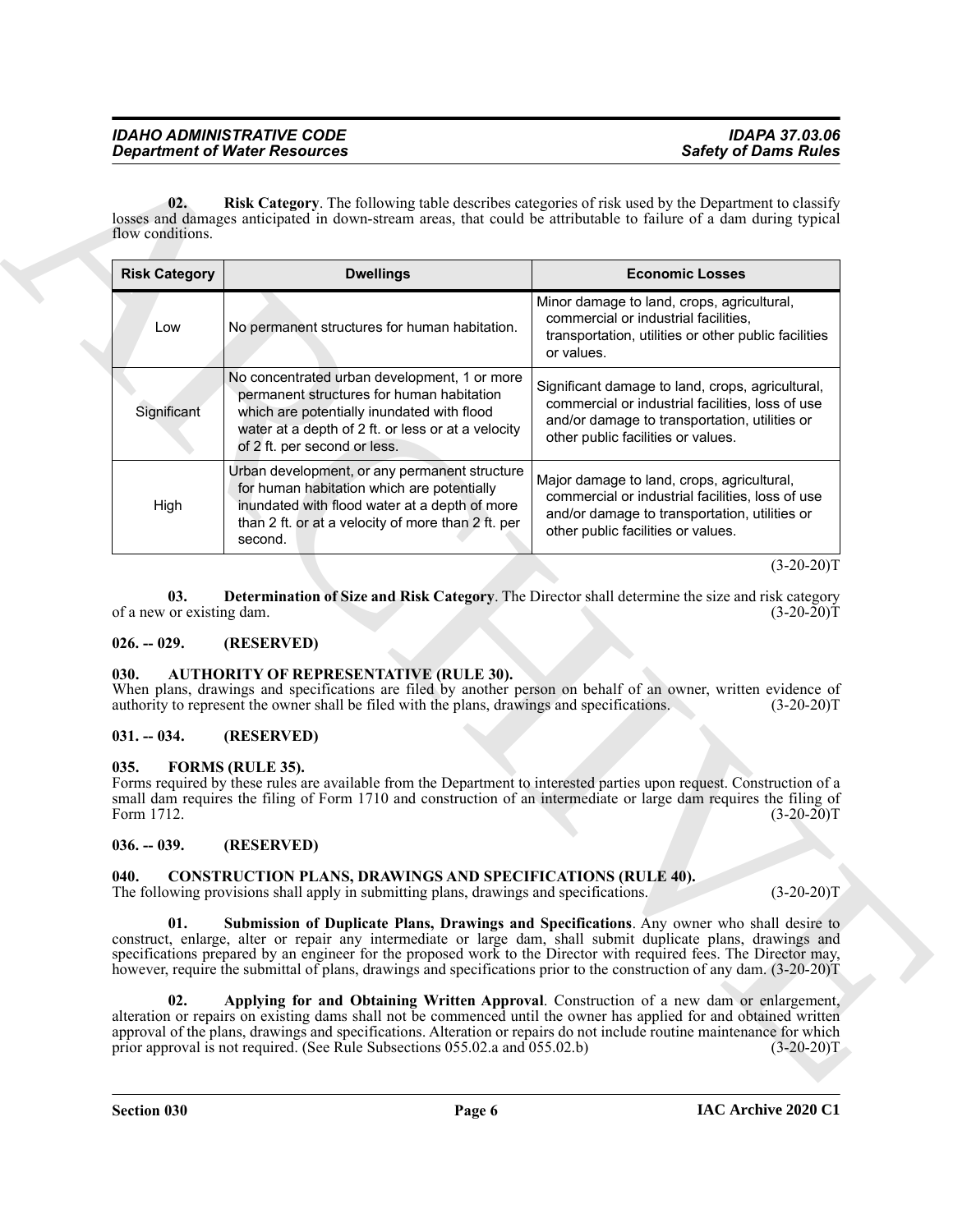| <b>IDAHO ADMINISTRATIVE CODE</b>     | <b>IDAPA 37.03.06</b>       |
|--------------------------------------|-----------------------------|
| <b>Department of Water Resources</b> | <b>Safety of Dams Rules</b> |

<span id="page-6-2"></span>**03. Plans Shall Be Prepared on a Good Quality Vellum or Mylar**. Transparent copies reproducible by standard duplicating processes, if accurate, legible and permanent, will be accepted. Plans may initially be submitted in the form of nonreproducible paper prints. After reviewing the plans, the Director will notify the owner of any required changes. (3-20-20) any required changes.

<span id="page-6-3"></span><span id="page-6-1"></span>**04. Preparation and Submission of Plans**. Plans and drawings shall be of a sufficient scale with an adequate number of views showing proper dimensions, so that the plans and drawings may be readily interpreted and so that the structure and appurtenances can be built in conformance with the plans and drawings. (3-20-20)T

**Sometimes** of Water Newsletters and the results of the state of the state of the state of the state of the state of the state of the state of the state of the state of the state of the state of the state of the state of **05. Information Included with Plans**. Plans for new dams shall include the following information and plans for enlargement, alteration or repair of an existing dam shall include as much of the following information as required by the Director to adequately describe the enlargement, alteration or repair and the affect on the existing dam<br>or its appurtenant facilities: (3-20-20) or its appurtenant facilities:

A topographic map of the dam site showing the location of the proposed dam by section, township cation of spillway, outlet works, and all borings, test pits, borrow pits; (3-20-20)<sup>T</sup> and range, and location of spillway, outlet works, and all borings, test pits, borrow pits;

**b.** A profile along the dam axis showing the locations, elevations, and depths of borings or test pits, including logs of bore holes and/or test pits; (3-20-20)T

**c.** A maximum cross-section of the dam showing elevation and width of crest, slopes of upstream and downstream faces, thickness of riprap, zoning of earth embankment, location of cutoff and bonding trenches, elevations, size and type of outlet conduit, valves, operating mechanism and dimensions of all other essential structural elements such as cutoff walls, filters, embankment zones, etc.; (3-20-20)T

**d.** Detailed drawings showing plans, cross and longitudinal sections of the outlet conduits, valves and controls for operating the same, and trash racks; (3-20-20)T

**e.** A curve or table showing the capacity of the reservoir in acre-feet vs gauge height (referenced to a common project datum) of the reservoir storage level, and the computations used in making such determinations.  $(3-20-20)T$ 

**f.** A curve or table showing the outlet discharge capacity in cubic feet per second vs gauge height of reservoir storage level, and the equation used in making such determination; (3-20-20)T

**g.** A curve showing the spillway discharge capacity in cubic feet per second vs gauge height of the reservoir or flood surcharge level above the spillway crest and the equation used in making such determinations;  $(3-20-20)T$ 

**h.** Detailed drawings of spillway structure(s), cross-sections of the channel heading to and from the spillway and a spillway profile; (3-20-20)T

**i.** Plans for flow measuring devices capable of providing an accurate determination of the flow of the stream above and below the reservoir, and a permanent reservoir or staff gauge near the outlet of the reservoir plainly marked in feet and tenths of a foot referenced to a common project datum; (3-20-20)T

**j.** Plans or drawings of instruments, recommended by the owner's engineer to monitor performance of intermediate or large dams to assure safe operation, or as may be required by the Director to monitor any dam<br>regardless of size, that is situated upstream of a high risk area. (3-20-20) regardless of size, that is situated upstream of a high risk area.

<span id="page-6-4"></span>**06. Specifications**. Specifications shall include provisions acceptable to the Director for adequate observation, inspection and control of the work by a registered professional engineer, during the period of  $\frac{(3-20-20)T}{T}$ 

<span id="page-6-0"></span>**07. Changes to Specifications**. The specifications shall not be materially changed without prior written consent of the Director. Significant design changes, while construction is underway, shall be submitted for the Director's review and approval. (3-20-20)T

**Section 040 Page 7**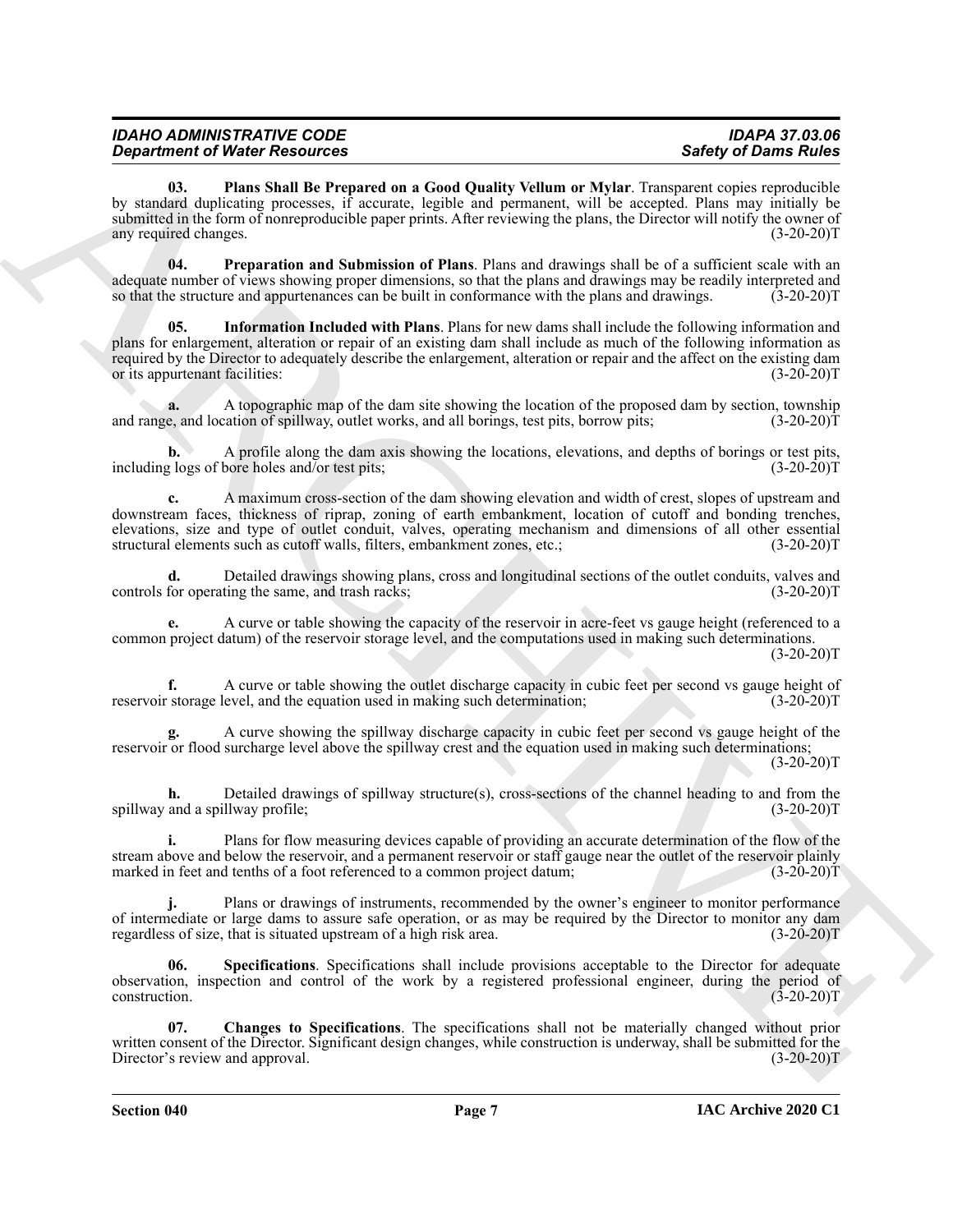<span id="page-7-3"></span>

| <b>IDAPA 37.03.06</b><br><b>Safety of Dams Rules</b> |
|------------------------------------------------------|
|                                                      |

**Constrained of Nickel Resources** Safety of David Materials Constrained Safety of David Material Constrained Constrained Constrained Constrained Constrained Constrained Constrained Constrained Constrained Constrained Cons **08. Inspections**. The owner shall provide for and allow inspections by the Department to assure the dam and appurtenant structures are constructed in conformance with the approved plans and specifications, or as may be revised by the engineer and approved by the Director if there are unforeseen conditions discovered during site excavation or construction of the dam which potentially jeopardize the future integrity and safety of the dam. Certain stages of construction shall not proceed without inspection and approval by the Director, including the following:  $(3-20-20)T$ 

**a.** After clearing and excavation of the foundation area and cutoff trench and prior to placing any fill material. (3-20-20)T

**b.** After installation of the outlet conduit and collars and before placing any backfill material around the conduit; (3-20-20) the conduit;  $(3-20-20)T$ 

<span id="page-7-2"></span>**c.** After construction is completed and before any water is stored in the reservoir. (3-20-20)T

**d.** At such other times as determined necessary by the Director. The Director will, upon seven (7) days notice, inspect and if satisfactory, approve the completed stage of construction. The Director may conduct inspections upon shorter notice upon good reason being shown or upon a schedule jointly agreed upon by the Director and the owner.  $(3-20-20)T$ 

**09.** Inspection, Examination and Testing of Materials. All materials and workmanship shall be birection, examination and testing by the Director at any and all times. (3-20-20) subject to inspection, examination and testing by the Director at any and all times.

<span id="page-7-4"></span>**10. Rejection of Defective Material**. The Director shall have the right to require the owner or engineer to reject defective material and workmanship or require its removal or correction respectively. Rejected workmanship shall be corrected and rejected material shall be replaced with proper material. (3-20-20)T

<span id="page-7-6"></span>**Suspension of Work**. The Director may order the engineer to suspend any work that may be subject to damage by inclement weather conditions. (3-20-20)T

<span id="page-7-5"></span>**12. Responsibility of Engineer**. These provisions shall not relieve the engineer of his responsibility to assure that construction is accomplished in accordance with the approved plans and specifications or to suspend work on his own motion. (3-20-20)T

<span id="page-7-1"></span>**13. Detailing Provisions of Specifications**. The specifications shall state in sufficient detail, all provisions necessary to insure that construction is accomplished in an acceptable manner and provide needed control of construction to insure that a safe structure is constructed. (3-20-20)T

**14. Design Report**. Owners proposing to construct, enlarge, alter or repair an intermediate or large dam shall submit an engineering or design evaluation report with the plans and specifications. The engineering report shall include as much of the following information as necessary to present the technical basis for the design and to describe the analyses used to evaluate performance of the structure and appurtenances. (3-20-20)T

<span id="page-7-0"></span>**a.** All technical reference(s); equations and assumptions used in the design; (3-20-20)T

**b.** Hydrologic data used in determining runoff from the drainage areas; reservoir flood routing(s); and hydraulic evaluations of the outlet(s) and the spillway(s).  $(3-20-20)T$ 

**c.** Engineering properties of the foundation area and of each type of material to be used in the embankment. (3-20-20)T

**d.** A stability analysis, including an evaluation of overturning, sliding, slope and foundation stability and a seepage analysis; (3-20-20)T

Seismic design loads shall be evaluated and applied at all large dams to be located in significant or high risk areas, in Seismic Zone 3, which for purposes of these rules is the area in Idaho east of Range 22 East, Boise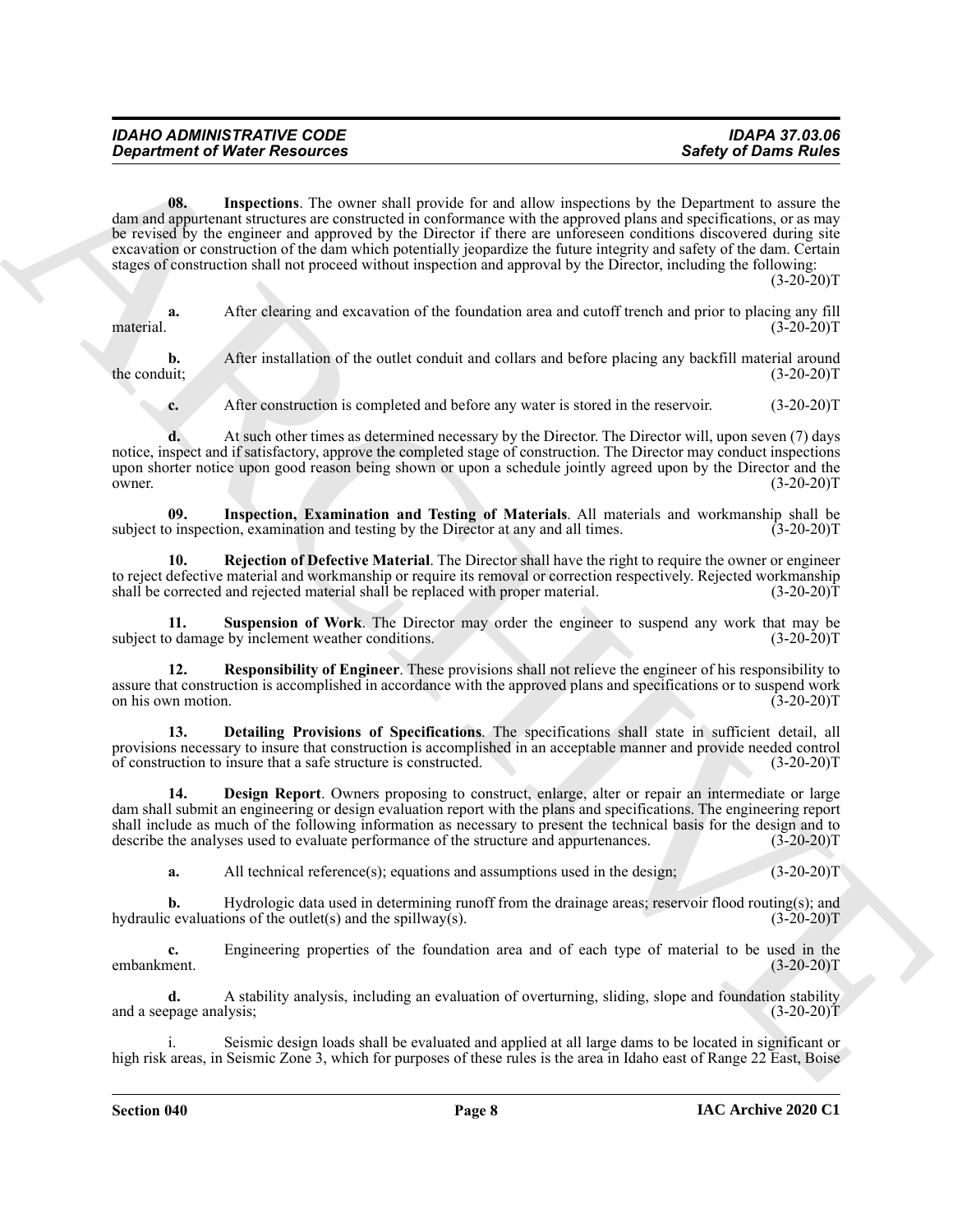#### <span id="page-8-5"></span><span id="page-8-4"></span><span id="page-8-0"></span>**041. -- 044. (RESERVED)**

#### <span id="page-8-10"></span><span id="page-8-7"></span><span id="page-8-1"></span>**045. OPERATION PLAN (RULE 45).**

|                     | <b>Department of Water Resources</b>                                                                                                                                                                                                                                                                                                                                                                                                                                                                                                                                                                                                                                                                                              | <b>Safety of Dams Rules</b> |  |
|---------------------|-----------------------------------------------------------------------------------------------------------------------------------------------------------------------------------------------------------------------------------------------------------------------------------------------------------------------------------------------------------------------------------------------------------------------------------------------------------------------------------------------------------------------------------------------------------------------------------------------------------------------------------------------------------------------------------------------------------------------------------|-----------------------------|--|
|                     | Meridian. The evaluation required of large dams, that are classified significant or high risk, shall use the maximum<br>ground motion/acceleration generated by the maximum credible earthquake, which could affect the dam site.                                                                                                                                                                                                                                                                                                                                                                                                                                                                                                 | $(3-20-20)T$                |  |
| 11.<br>Meridian.    | Seismic analysis may be required as determined by the Director for large dams located above high<br>risk areas in Seismic Zone 2, which for purposes of these rules is the area in Idaho west of Range 22 East, Boise                                                                                                                                                                                                                                                                                                                                                                                                                                                                                                             | $(3-20-20)T$                |  |
| 15.<br>unnecessary. | Additional Information/Waiver. The Director may require the filing of such additional<br>information which in his opinion is necessary or waive any requirement herein cited if in his opinion it is                                                                                                                                                                                                                                                                                                                                                                                                                                                                                                                              | $(3-20-20)T$                |  |
| 16.                 | Alternate Plans. The Director may accept plans and specifications or portions thereof prepared for<br>other agencies which are determined to meet the requirements of Rule 40.                                                                                                                                                                                                                                                                                                                                                                                                                                                                                                                                                    | $(3-20-20)T$                |  |
| $041. - 044.$       | (RESERVED)                                                                                                                                                                                                                                                                                                                                                                                                                                                                                                                                                                                                                                                                                                                        |                             |  |
| 045.<br>effects.    | <b>OPERATION PLAN (RULE 45).</b><br>An operation plan is required as described in the following rules and shall provide procedures for emergency<br>operations and include guidelines and procedures for inspection, operation and maintenance of the dam and<br>appurtenances, including any instruments required to monitor performance of the dam during normal operating<br>cycles, critical filling or flood periods, or as may be required to monitor new or existing dams subject to earthquake                                                                                                                                                                                                                            | $(3-20-20)T$                |  |
| 01.                 | New, Reconstructed or Enlarged Dams. Prior to the initial filling of the reservoir or refilling the<br>reservoir for a reconstructed or enlarged dam in the following categories, the owner shall file with the Director an<br>operation plan for review and approval:                                                                                                                                                                                                                                                                                                                                                                                                                                                            | $(3-20-20)T$                |  |
| a.                  | Small, high risk.                                                                                                                                                                                                                                                                                                                                                                                                                                                                                                                                                                                                                                                                                                                 | $(3-20-20)T$                |  |
| $\mathbf{b}$ .      | Intermediate, significant risk.                                                                                                                                                                                                                                                                                                                                                                                                                                                                                                                                                                                                                                                                                                   | $(3-20-20)T$                |  |
| c.                  | Intermediate, high risk.                                                                                                                                                                                                                                                                                                                                                                                                                                                                                                                                                                                                                                                                                                          | $(3-20-20)T$                |  |
| d.                  | Large, any risk category.                                                                                                                                                                                                                                                                                                                                                                                                                                                                                                                                                                                                                                                                                                         | $(3-20-20)T$                |  |
| 02.                 | Existing Dams. Unless exempted by the Director, owners of the following categories of dams shall<br>file an operation plan with the Director on or before July 1, 1992 for review and approval:                                                                                                                                                                                                                                                                                                                                                                                                                                                                                                                                   | $(3-20-20)T$                |  |
| a.                  | Intermediate, high risk.                                                                                                                                                                                                                                                                                                                                                                                                                                                                                                                                                                                                                                                                                                          | $(3-20-20)T$                |  |
| b.                  | Large, significant risk.                                                                                                                                                                                                                                                                                                                                                                                                                                                                                                                                                                                                                                                                                                          | $(3-20-20)T$                |  |
| c.                  | Large, high risk.                                                                                                                                                                                                                                                                                                                                                                                                                                                                                                                                                                                                                                                                                                                 | $(3-20-20)T$                |  |
| 03.                 | Alternate Plans. The Director may accept existing studies or plans in lieu of an operation plan if<br>the Director determines the information provided fulfills the requirements of Rule 45.                                                                                                                                                                                                                                                                                                                                                                                                                                                                                                                                      | $(3-20-20)T$                |  |
| $046. - 049.$       | (RESERVED)                                                                                                                                                                                                                                                                                                                                                                                                                                                                                                                                                                                                                                                                                                                        |                             |  |
| 050.                | NEW INTERMEDIATE OR LARGE DAMS (RULE 50).<br>The following minimum criteria shall be used to evaluate the design of intermediate or large earthfill dams in Idaho.<br>These standards are intended to serve as guidelines for a broad range of circumstances, and engineers should not<br>consider them as a restriction to the use of other sound engineering design principles. Exclusion from this established<br>criteria will be considered by the Director on a case-by-case basis in approving plans and specifications and<br>evaluating dams. Dams constructed of other materials shall comply with these criteria as found appropriate by the<br>Director and with other engineering criteria approved by the Director. | $(3-20-20)T$                |  |

<span id="page-8-9"></span><span id="page-8-8"></span>

| а.          | Intermediate, high risk. | $(3-20-20)T$ |
|-------------|--------------------------|--------------|
| b.          | Large, significant risk. | $(3-20-20)T$ |
| $c_{\cdot}$ | Large, high risk.        | $(3-20-20)T$ |

#### <span id="page-8-2"></span>**046. -- 049. (RESERVED)**

#### <span id="page-8-6"></span><span id="page-8-3"></span>**050. NEW INTERMEDIATE OR LARGE DAMS (RULE 50).**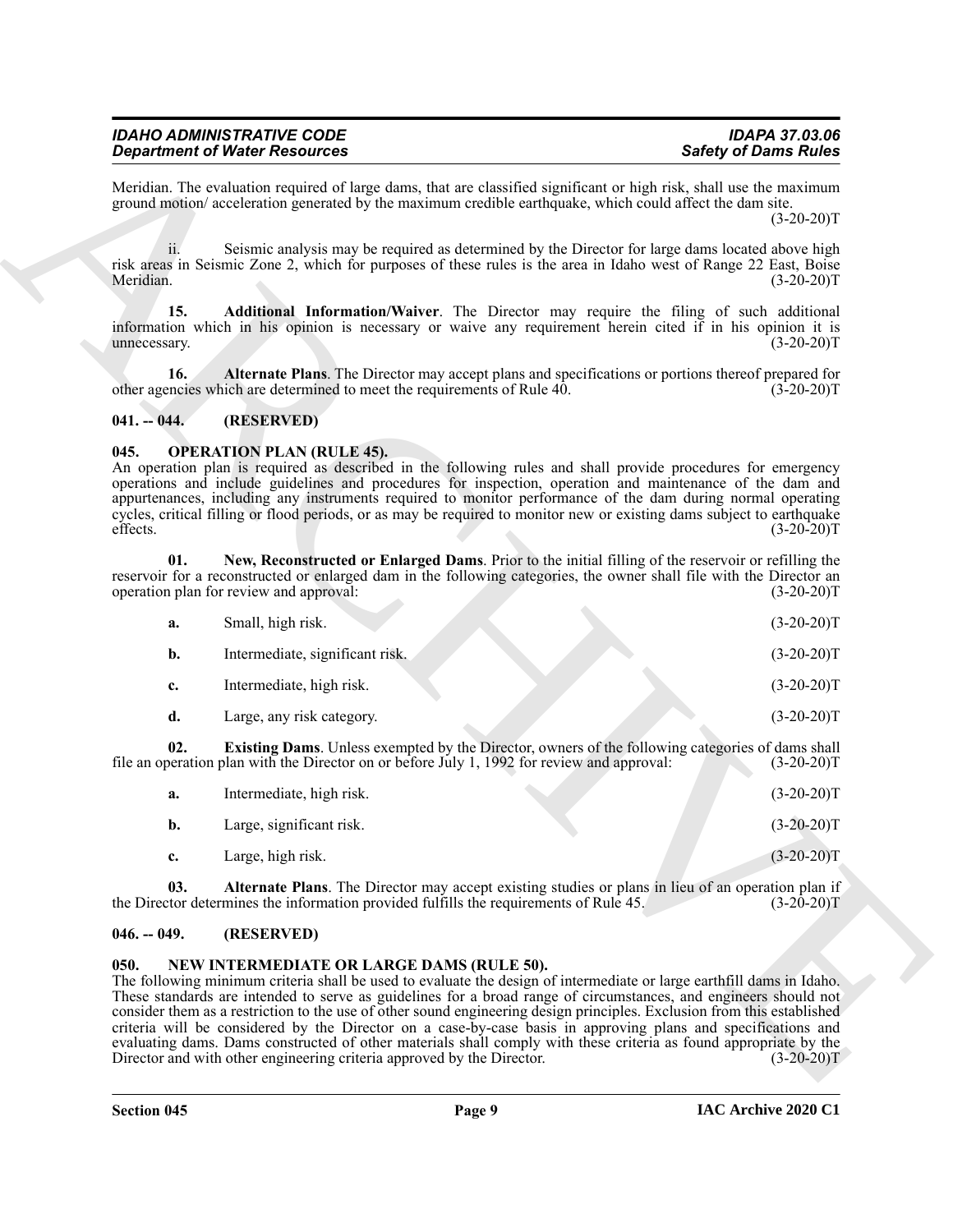<span id="page-9-1"></span>**01. Embankment Stability**. Slope stability analyses shall determine the appropriate upstream and downstream slopes. Unless slope stability analysis determines otherwise, the embankment slopes shall be:

| Upstream slope   | 3:1 or flatter   |
|------------------|------------------|
| Downstream slope | $2:1$ or flatter |

 $(3-20-20)T$ 

**a.** For large high and significant hazard dams and intermediate high hazard dams the embankment shall be designed, constructed and maintained to assure stability under static loads and prevent instability due to seepage or uplift forces, or drawdown conditions. Transmission of seepage through the embankment, abutments and foundation shall be controlled to prevent internal removal of material and instability where seepage erodes or emerges. (3-20-20)T

**b.** The design analysis shall consider the need for installing filters, filter fabric and/or toe drains to the fill and protect against piping of the embankment fill material. (3-20-20) stabilize the fill and protect against piping of the embankment fill material.

**c.** The minimum factor of safety for a dam under steady state condition shall be 1.5. During rapid drawdown of the reservoir, the minimum factor of safety for the embankment shall be 1.2. For dams constructed in<br>Seismic Zone 3, the minimum factor of safety under seismic load shall be 1.0. (3-20-20) Seismic Zone 3, the minimum factor of safety under seismic load shall be 1.0.

**Consideration** of Water Resolution State Collision analysis shall committee and proposed supportion and the second of the second of the second of the second of the second of the second of the second of the second of the **d.** The stability of an embankment subjected to earthquake ground motions can be analyzed by dynamic response or pseudo-static analyses. Pseudo-static analyses are acceptable for embankment dams constructed of soils that will not build-up excess pore pressures due to shaking, nor sustain more than fifteen percent (15%) strength loss during earthquake events, otherwise the stability of an embankment dam shall be analyzed by a dynamic response method. A pseudo-static analysis simplifies the structural analysis (i.e. the resultant force of the seismic occurrence is represented by a static horizontal force applied to the critical section to derive the factor of safety against sliding along an assumed shear surface). The value of the horizontal force used in the pseudo-static analysis, is the product of the seismic coefficient and the weight of the assumed sliding mass. (3-20-20) is the product of the seismic coefficient and the weight of the assumed sliding mass.

**e.** Slope deformation analyses are required for dams located in Seismic Zone 3, that are constructed of cohesionless soils and/or on foundations which are subject to liquefaction, when the peak acceleration at the site is anticipated to exceed 0.15g. (3-20-20)T

**f.** The design analyses for new dams located in high risk areas (in Seismic Zone 2 or 3) shall include geologic and seismic reports, location of faults and history of seismicity. (3-20-20)T

Where in the opinion of the Director, embankment design or conditions warrant, instrumentation of  $and/or$  foundation will be required. (3-20-20)<sup>T</sup> the embankment and/or foundation will be required.

**h.** The design analyses for new large dams located in high risk areas (in Seismic Zone 3) shall include an evaluation of potential landslides in the vicinity of the dam or immediate area of the reservoir, which could cause damage to the dam or appurtenant structures, obstruct the spillway or suddenly displace water in the reservoir causing the dam to overtop. If potential landslides pose such a threat, they shall be stabilized against sliding, with a minimum factor of safety of 1.5. (3-20-20)T

**02. Top Width**. The crest width shall be sufficient to provide a safe percolation gradient through the embankment at the level of the maximum storage elevation. The minimum crest width (top of embankment) shall be determined by:

<span id="page-9-2"></span> $W = H / 5 + 10 W = Width$ , in feet  $H =$  Structural Height, in feet

The minimum top width for any dam is twelve (12) feet. (3-20-20)T

<span id="page-9-0"></span>**03. Cutoff Trenches or Walls**. Cutoff trenches shall be excavated through relatively pervious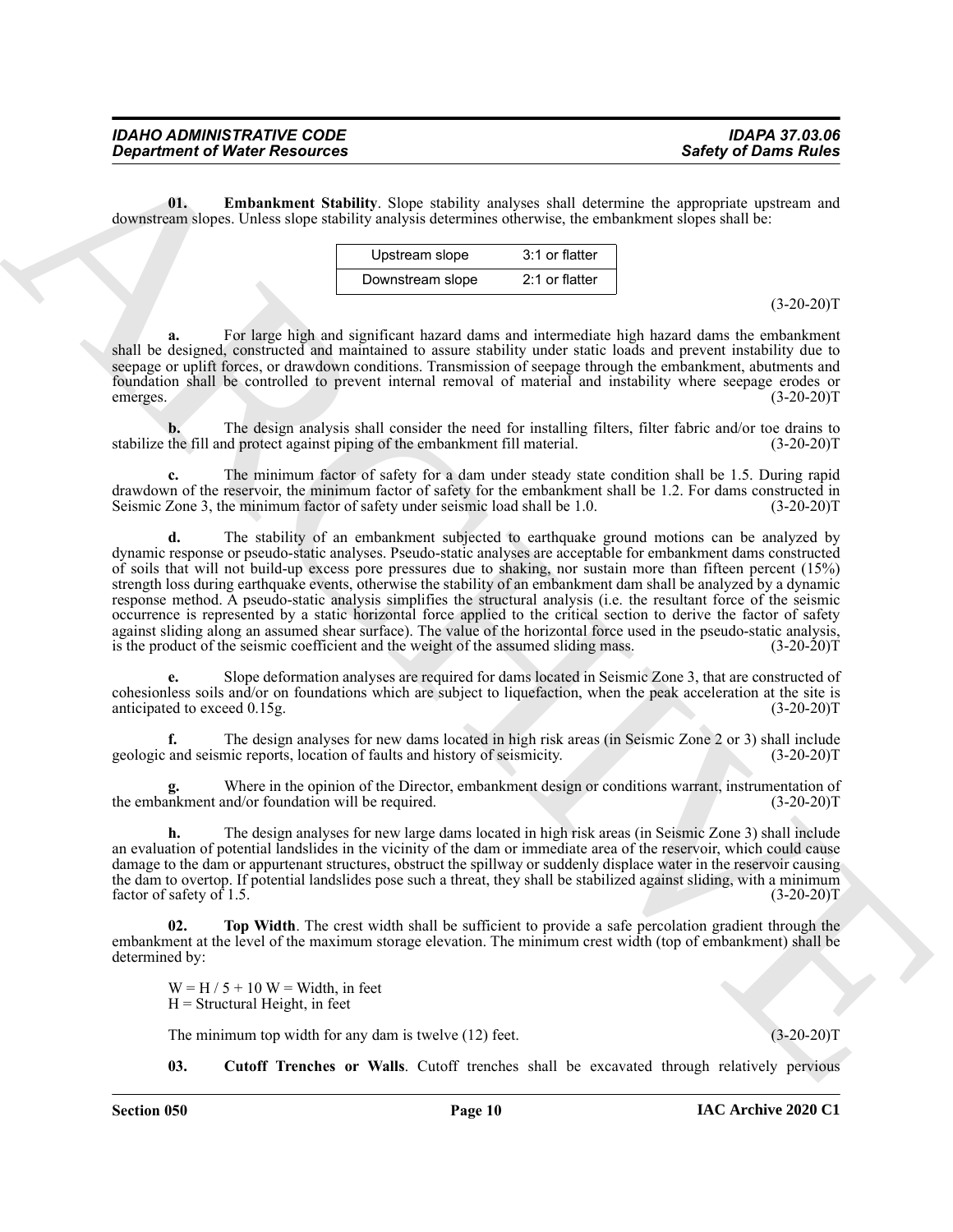| <b>IDAHO ADMINISTRATIVE CODE</b>     | <b>IDAPA 37.03.06</b>       |
|--------------------------------------|-----------------------------|
| <b>Department of Water Resources</b> | <b>Safety of Dams Rules</b> |

foundation material to an impervious stratum or zone. The trench shall be backfilled with suitable material, compacted to the specified density. The cutoff trench shall extend up the abutments to the maximum storage elevation.  $(3-20-20)T$ 

**a.** Cutoff trenches shall be wide enough to allow the free movement of excavation and compaction equipment. Side slopes shall be no steeper than one to one (1:1) for depths up to twelve (12) feet, and no steeper than one and one half to one (1 1/2:1) for greater depths to provide for proper compaction. Flatter slopes may be required for safety and stability. (3-20-20)T

**Experimental Web Procedures** Constitute wave. The temple state of the temple state of the state of the state of the state of the state of the state of the state of the state of the state of the state of the state of the **b.** Concrete cutoff walls may be used to bond fills to smooth rock surfaces in a similar manner as cutoff trenches and shall be entrenched in the rock to a depth approximately one-half the thickness of the cutoff wall. Concrete cutoff walls shall be doweled into the rock a minimum of eight (8) inches with a maximum spacing of eighteen (18) inches for three-fourths (3/4) inch steel dowels. Concrete walls shall have a minimum projection of three (3) feet perpendicular to the rock surface and shall have a minimum thickness of twelve (12) inches.(3-20-20)T

<span id="page-10-1"></span>**04. Impervious Core Material**. The approved earth materials (silt soils are seldom acceptable) shall be zoned as shown in the plans and placed in the embankment in continuous, approximately level layers, having a thickness of not more than six (6) inches before compaction. Compaction shall be based on ASTM D-698. A minimum compaction of ninety-five percent (95%) is required. (3-20-20) (3-20-20) T

**a.** An acceptable working range of moisture content for the core material shall be established and maintained. (3-20-20)T maintained. (3-20-20)T

**b.** The material shall be compacted by means of a loaded sheepsfoot or pneumatic roller to the density.  $(3-20-20)T$ required density.

**c.** No rock shall be left in the core material which has a maximum dimension of more than four (4) The core material shall be free of organic and extraneous material. (3-20-20) inches. The core material shall be free of organic and extraneous material.

**d.** The core material shall be carried up simultaneously the full width and length of the dam, and the top of the core material shall be kept substantially level at all times, or slope slightly toward the reservoir. (3-20-20)T

**e.** No frozen or cloddy material shall be used, and no material shall be placed upon frozen, muddy or ed surfaces. (3-20-20) unscarified surfaces.

**f.** All materials used in the dam shall meet the stability and seepage requirements as shown by a nalysis of the structure and shall be properly installed to meet these requirements. (3-20-20) design analysis of the structure and shall be properly installed to meet these requirements.

<span id="page-10-0"></span>**Drains**. Toe or chimney drains or free draining downstream material shall be installed where tain the phreatic line within the downstream toe. (3-20-20)<sup>T</sup> necessary to maintain the phreatic line within the downstream toe.

**a.** Filter design for chimney drains, filter blankets and toe drains in clay and silt soils shall be selected using the following design criteria, unless deviations are substantiated by laboratory tests. All tests are subject to review and approval by the Director.

D15 filter/D15 base  $> 5$  but  $< 20$ 

D15 filter/D85 base < 5

D50 filter/D50 base < 25

D85 filter > 2 times diameter of pipe perforations, or 1.2 times width of pipe slots. (3-20-20)T

**b.** Filter material requirements are determined by comparing the particle size distribution of the filter to the particle size distribution of the materials to be protected;

e.g. D50 filter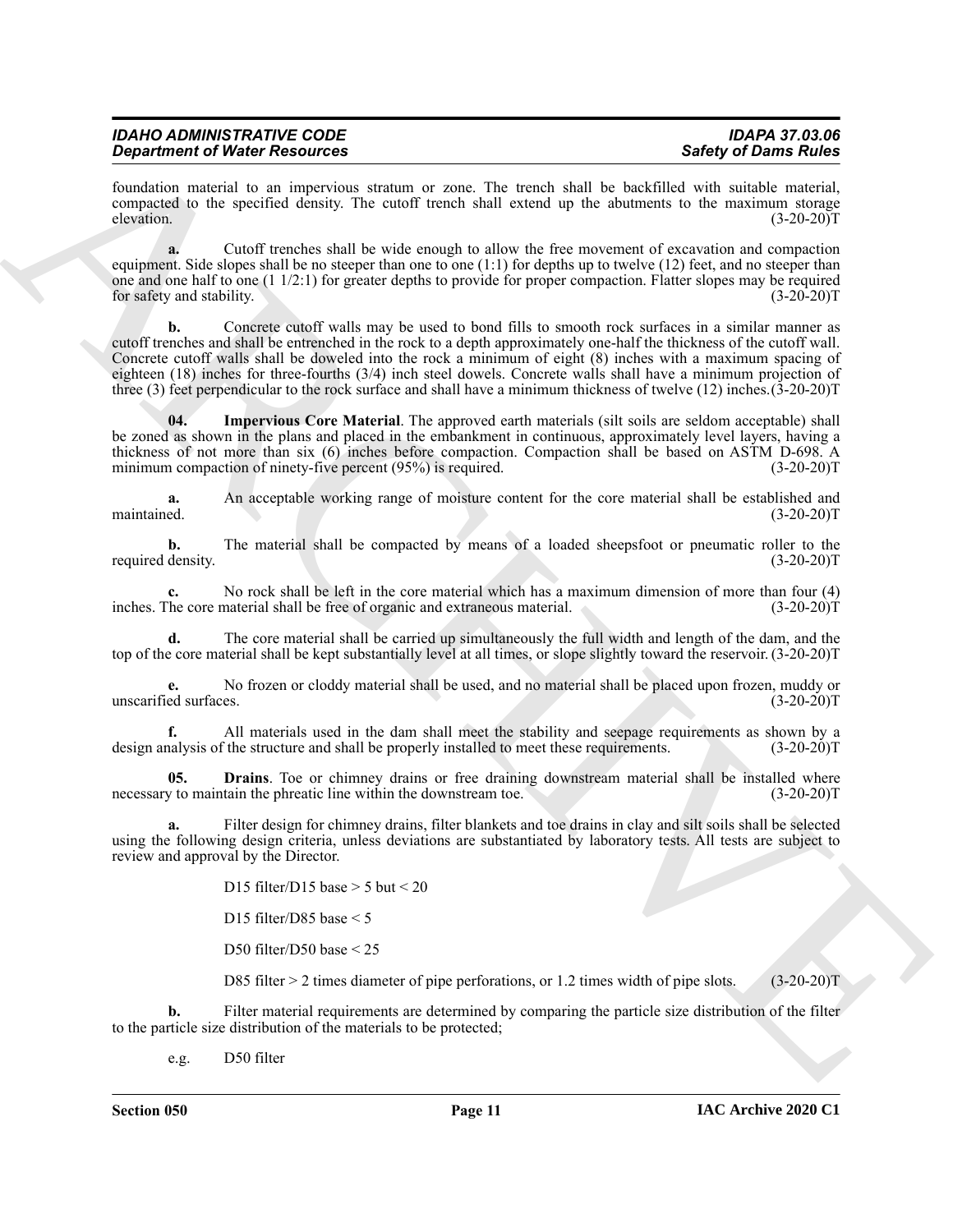D50 material to be protected

Where D is the particle size passing a mechanical (sieve) analysis expressed as a percentage by weight. (3-20-20)T

**c.** The base material should be analyzed considering the portion of the material passing the No. 4 sieve, for designing filters for base materials that contain gravel size particles. To assure internal stability and prevent segregation of the filter material, the coefficient of uniformity (D60/D10) shall not be greater segregation of the filter material, the coefficient of uniformity  $(D60/D10)$  shall not be greater than 20.

**Superintent of Ninter Research extends the probability and present and a state of David Rules<br>
We are 1) with a probability and such consideration of the state of the state of the state of the state of the state of the s d.** The minimum thickness of filter blankets and chimney drains shall be twelve (12) inches, with the maximum size particle passing the one (1) inch sieve. The maximum particle size may be increased with increasing thickness of the filter, by the rate of one (1) inch per foot of filter. However, the maximum particle shall not exceed three (3) inches. Zoned filters and chimney drains must not be less than twelve (12) inches thick per each zone. The width of granular filters shall not be less than the width of the installation equipment unless the plans and specifications include construction procedures adequate to insure the integrity of a narrower width. (3-20-20)

**e.** Perforated drain pipes must have a minimum of six (6) inches of drain material around the pipe. The maximum particle size shall not exceed one-half (1/2) inch unless the layer thickness is increased at the rate of one (1) inch per foot of filter. Underdrains and collection pipes must be constructed of noncorrosive material.

 $(3-20-20)T$ 

<span id="page-11-0"></span>**06. Freeboard**. The elevation of the top of the embankment shall be constructed and maintained above the flood surcharge level to prevent the dam from overtopping during passage of the inflow design flood and to provide freeboard for wind generated waves. Camber shall be included in the design and incorporated in the construction of the top of the embankment, unless waived by the Director. Camber may be estimated by multiplying the structural height of the dam by five percent (5%). the structural height of the dam by five percent  $(5\%)$ .

**a.** The height of wind generated waves (H) moving across a surcharged reservoir can be estimated by the following equation:

 $H = 1.95$  (F1/2) where F = fetch, the distance in miles across the reservoir, measured perpendicular to the distance is of the dam. (3-20-20) major axis of the dam.

**b.** For large, high risk dams the minimum freeboard shall be two (2) feet plus wave height during passage of the one percent (1%) flood or equal to the surcharge elevation of the reservoir during passage of the inflow<br>design flood whichever is greater. (3-20-20) design flood whichever is greater.

**c.** Estimation of the height of the wind generated wave using the empirical equation in Rule 050.06.a. shall not preclude a more conservative design including consideration of fill materials, embankment zoning, slope surface protection, drainage or other safety factors. (3-20-20)T

<span id="page-11-2"></span>**Riprap.** All dams which are subject to erosion shall be protected from wave action. The design engineer, with approval of the Director, shall determine whether or not rock riprap or other protection is necessary.  $(3-20-20)T$ 

**a.** Where rock riprap is used, it shall be placed on a granular bedding material, and extend up the om three (3) feet below the normal minimum operating level to the top of the dam. (3-20-20)<sup>T</sup> slope, from three (3) feet below the normal minimum operating level to the top of the dam.

Where riprap is required by Rule Subsection 055.07, pipes, cables, brush, tree growth, dead growth, ebris are not acceptable substitutes for rock riprap and granular bedding material. (3-20-20)T logs, or floating debris are not acceptable substitutes for rock riprap and granular bedding material.

<span id="page-11-1"></span>**08.** Outlet Conduits. All reservoirs shall be provided with an outlet conduit of sufficient capacity to prevent interference with natural streamflow through the reservoir to the injury of downstream appropriators unless waived by the Director. In addition to any natural flow releases, the outlet conduit should be of sufficient capacity to pass at the same time, the maximum water requirement of the owner. A larger outlet conduit may be required to provide adequate release capability as determined by the Director. (3-20-20) provide adequate release capability as determined by the Director.

**a.** Outlet conduits shall be laid on a firm, stable foundation and normally not be placed on fills which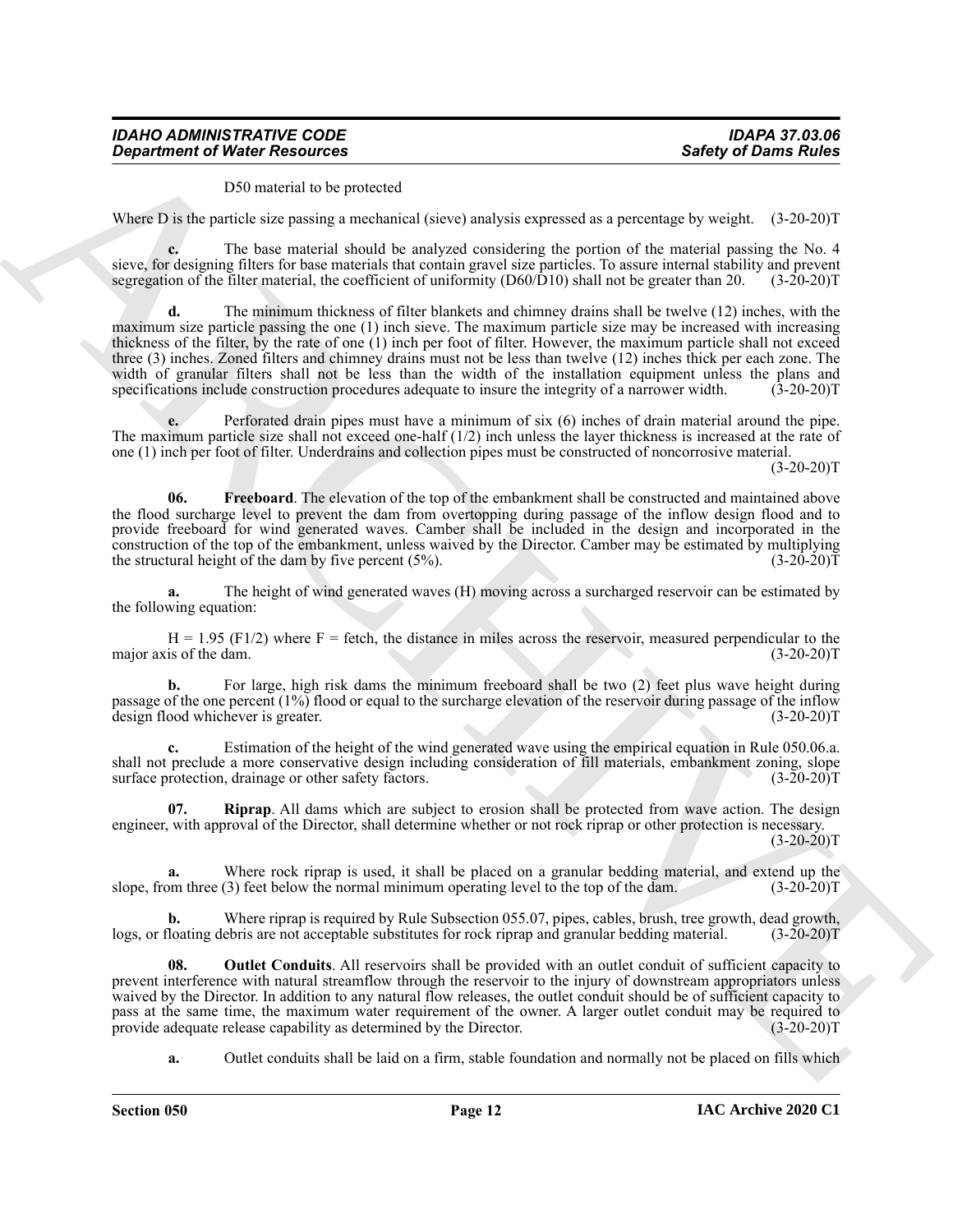<span id="page-12-2"></span><span id="page-12-1"></span><span id="page-12-0"></span>

|                                        | can consolidate, allow differential settlement, and cause separation or misalignment of the pipe. Unless otherwise<br>required, the outlet shall have a minimum inside diameter of twelve (12) inches. The conduits shall be of reinforced<br>concrete or of metal pipe encased in concrete, poured with a continuous seal between the concrete and the trench<br>except as otherwise approved by the Director. Void spaces and uncompacted areas shall not be covered over when the<br>outlet trench is backfilled. Outlets shall be properly aligned on an established grade and may be supported on a<br>concrete cradle, or otherwise supported and kept aligned when the outlet is covered.                                                                                                            |                            |                      | $(3-20-20)T$                 |
|----------------------------------------|-------------------------------------------------------------------------------------------------------------------------------------------------------------------------------------------------------------------------------------------------------------------------------------------------------------------------------------------------------------------------------------------------------------------------------------------------------------------------------------------------------------------------------------------------------------------------------------------------------------------------------------------------------------------------------------------------------------------------------------------------------------------------------------------------------------|----------------------------|----------------------|------------------------------|
| b.<br>than the design life of the dam. | Asphalt dipped or other metal pipe is not acceptable unless it is encased in concrete. Exceptions<br>may be made only where conditions warrant, but in no case shall the reasonable life expectancy of the pipe be less                                                                                                                                                                                                                                                                                                                                                                                                                                                                                                                                                                                     |                            |                      | $(3-20-20)T$                 |
| c.                                     | All outlet conduits shall have a seepage path through the impervious zone at least equivalent in<br>length to the maximum head above the downstream end of the system. Only one-third $(1/3)$ the horizontal distance<br>through the impervious zone will be utilized when calculating the length of the seepage path. Collars may be used to<br>satisfy this requirement but all collars shall extend a minimum of two (2) feet outside the conduit for dams up to thirty<br>(30) feet in height and a minimum of three (3) feet for dams above that height. Collars shall be spaced at intervals of<br>at least seven $(7)$ times their height and no collar may be closer to the outer surface of the impervious zone than the<br>distance it extends out from the conduit.                              |                            |                      | $(3-20-20)T$                 |
| d.                                     | The use of multiple conduits is allowed only upon the written approval of the Director. (3-20-20)T                                                                                                                                                                                                                                                                                                                                                                                                                                                                                                                                                                                                                                                                                                          |                            |                      |                              |
|                                        | inclined gate controls enclosed in a protective sleeve which is buried. All gate stem pedestals shall be made of<br>concrete. All trash racks shall slope toward the reservoir. At least one (1) of the sides of the inlet structure shall be                                                                                                                                                                                                                                                                                                                                                                                                                                                                                                                                                               |                            |                      |                              |
| 10.<br>unauthorized operation.<br>11.  | open to allow water to flow into the outlet conduit and shall be covered with a trash rack. Trash racks should be<br>designed with bars primarily in one (1) direction so they can be cleaned. If fish screens are used, they shall be placed<br>over the trash rack and shall be removable for cleaning, or of the self-cleaning type.<br><b>Outlet Controls.</b> Outlet controls shall be installed at a stable location, on the crest or on an<br>elevated platform, or within an enclosure when required, which is readily accessible, but secured to prevent<br>Release Capability. Based on the size of the dam and on the risk category assigned by the Director,<br>the release capability of a dam shall equal or exceed the inflow design flood in the following table:<br><b>Downstream Risk</b> | <b>Size Classification</b> | <b>Inflow Design</b> | $(3-20-20)T$<br>$(3-20-20)T$ |
|                                        | Category                                                                                                                                                                                                                                                                                                                                                                                                                                                                                                                                                                                                                                                                                                                                                                                                    |                            | <b>Flood</b>         |                              |
|                                        | Low                                                                                                                                                                                                                                                                                                                                                                                                                                                                                                                                                                                                                                                                                                                                                                                                         | Small                      | Q50                  |                              |
|                                        |                                                                                                                                                                                                                                                                                                                                                                                                                                                                                                                                                                                                                                                                                                                                                                                                             | Intermediate               | Q100                 |                              |
|                                        |                                                                                                                                                                                                                                                                                                                                                                                                                                                                                                                                                                                                                                                                                                                                                                                                             | Large                      | Q500                 |                              |
|                                        | Significant                                                                                                                                                                                                                                                                                                                                                                                                                                                                                                                                                                                                                                                                                                                                                                                                 | Small                      | Q100                 |                              |
|                                        |                                                                                                                                                                                                                                                                                                                                                                                                                                                                                                                                                                                                                                                                                                                                                                                                             | Intermediate<br>Large      | Q500<br>$0.5$ PMF    |                              |
|                                        | High                                                                                                                                                                                                                                                                                                                                                                                                                                                                                                                                                                                                                                                                                                                                                                                                        | Small                      | Q100                 |                              |
|                                        |                                                                                                                                                                                                                                                                                                                                                                                                                                                                                                                                                                                                                                                                                                                                                                                                             | Intermediate               | $0.5$ PMF            |                              |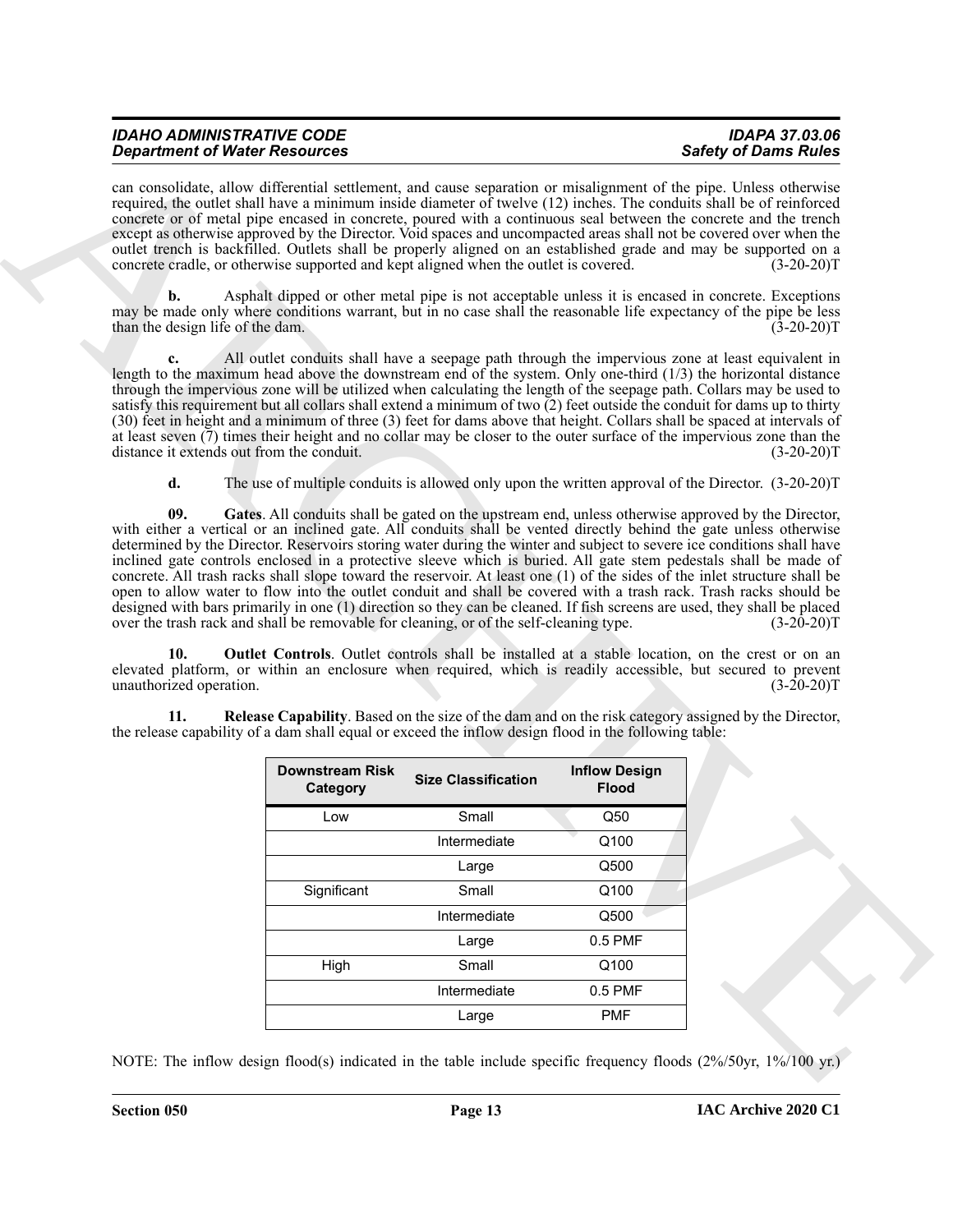**Construction of Water Research entropy that a state and so a state of the set of Darma Research (Sin Construction 1998)<br>
(Sin and Social Construction 2011) and Social Construction 2011 and Social Construction 2012 and So** expressed in terms of exceedance with a probability the flood will be equaled or exceeded in any given year (a fifty  $(50)$  year flood has a two percent (2%) chance of occurring in any given year and a one hundred (100) year flood has a one percent (1%) chance of occurring in any given year); or PMF - probable maximum flood, which may be expected from the most severe combination of meteorologic and hydrologic conditions that are reasonably possible in the region. The PMF is derived from the probable maximum precipitation (PMP) which is the greatest theoretical depth of precipitation for a given duration that is physically possible over a particular drainage area at a certain time of year. (3-20-20) of year.  $(3-20-20)T$ 

**a.** All spillways shall be stabilized for the discharge of flow by the use of concrete, masonry, riprap or sod, if not constructed in resistant rock. (3-20-20)T

**b.** Where site conditions allow, the spillway shall be constructed independent of embankment dams. The spillway(s) shall guide the discharge of water away from the dam embankment so as not to erode or endanger the structure. (3-20-20)T

**c.** The minimum base width of an open-channel spillway shall be ten (10) feet. Conduits or siphon ner than glory hole spillways are not acceptable substitutes for an open-channel spillway. (3-20-20)T pipes other than glory hole spillways are not acceptable substitutes for an open-channel spillway.

**d.** The effectiveness of spillways shall be undiminished by bridges, fences, pipelines or other s. (3-20-20) structures. (3-20-20)T

**e.** Unless expressly authorized in writing by the Director, or approved as an integral part of an plan, stop logs or flashboards shall not be installed in spillways. (3-20-20) operation plan, stop logs or flashboards shall not be installed in spillways.

<span id="page-13-5"></span>**12. Reservoir Site**. The dam site shall be cleared of all trees, brush, large rocks, and debris unless otherwise waived by the Director. The reservoir site shall be cleared of all woody material, growth or debris that is large enough to lodge in the spillway, or outlet works, except as otherwise approved by the Director. (3-20-20)T

<span id="page-13-4"></span>**13. Inspection and Completion Reports**. As construction proceeds, it is the responsibility of the engineer to submit test reports (e.g. soil material analyses, density tests, concrete strength tests) along with periodic inspection and progress reports to the Director. (3-20-20) inspection and progress reports to the Director.

**a.** Upon completion of construction the owner or his engineer shall provide the Director a short, written narrative account of all items of work. Record drawings and revised specifications shall be submitted to the Director if the completed project has been substantially changed from the plans and construction specifications originally approved. (3-20-20)T

**b.** The engineer representing the owner shall certify that construction, reconstruction, enlargement, replacement or repair of the dam and appurtenances was completed in accordance with the record drawings and specifications, or as revised. (3-20-20) specifications, or as revised.

#### <span id="page-13-0"></span>**051. -- 054. (RESERVED)**

#### <span id="page-13-2"></span><span id="page-13-1"></span>**055. EXISTING INTERMEDIATE OR LARGE DAMS (RULE 55).**

All dams regulated by the department shall be operated and maintained to retain the embankment dimensions and the hydraulic capacity of the outlet works and spillway(s) as designed and constructed, or as otherwise required by these  $r_{\text{t}}$  (3-20-20)T

<span id="page-13-3"></span>**01. Analyses Required**. The analyses required by Rule 40 are not applicable to existing dams except as required in Rule Subsections 055.01.a. and 055.01.e. unless for good cause, the Director specifically requires the analyses. Dams constructed of other than earth material shall comply with these criteria, as determined by the Director, or with other engineering criteria approved by the Director. (3-20-20)T

For large, significant or high risk dams, the release capability required by Rule Subsection 050.11 shall be evaluated and applied to the structure. Dams of other size and risk are required to provide the release capability of Rule Subsection 050.11 but are not required to conduct the analyses. (3-20-20) capability of Rule Subsection 050.11 but are not required to conduct the analyses.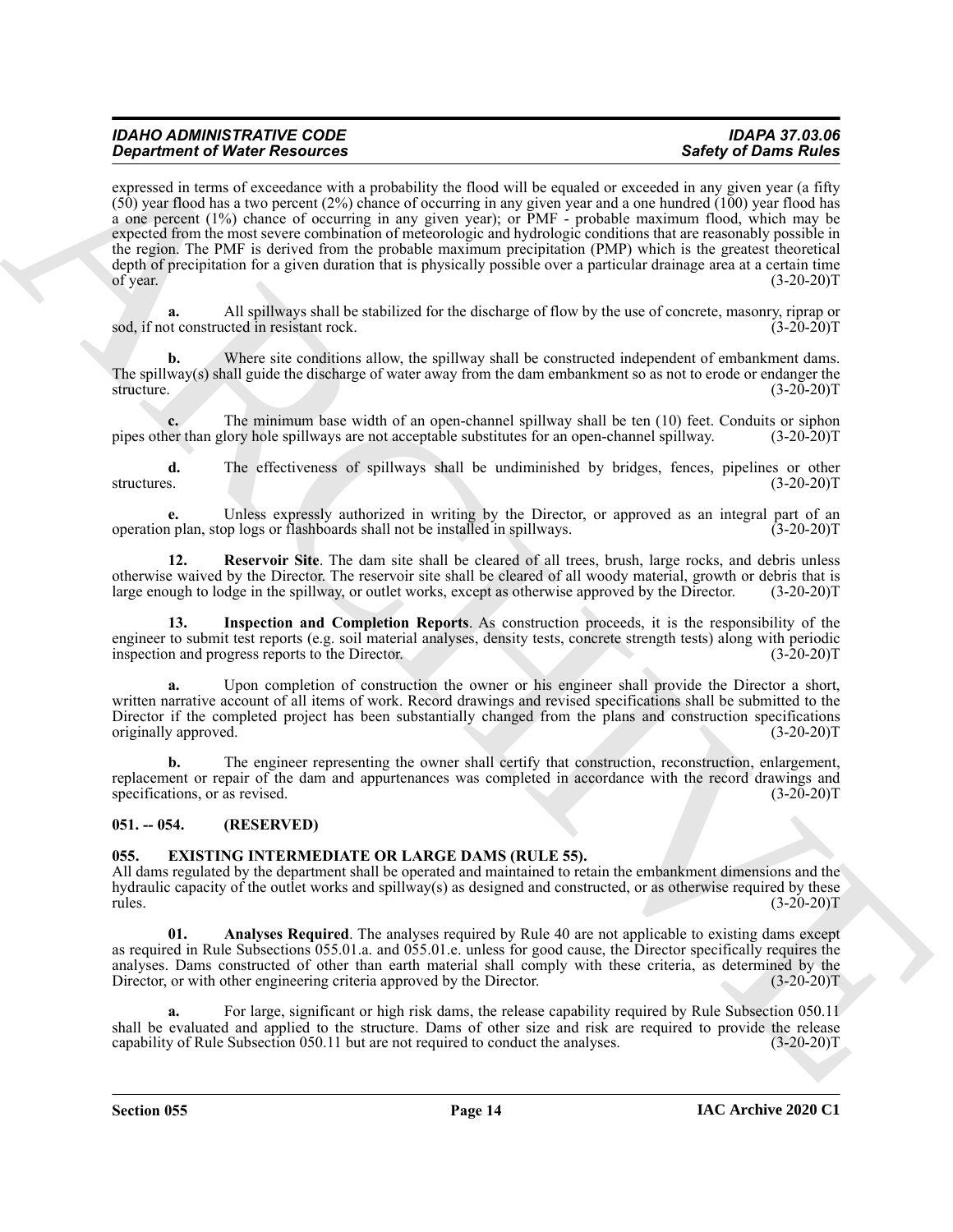<span id="page-14-0"></span>

| <b>IDAHO ADMINISTRATIVE CODE</b>     | IDAPA 37.03.06              |
|--------------------------------------|-----------------------------|
| <b>Department of Water Resources</b> | <b>Safety of Dams Rules</b> |

|                                    | <b>Department of Water Resources</b>                                                                                                                                                                                                                                                                                                                                                                                                                                                                                                                                   | <b>Safety of Dams Rules</b> |
|------------------------------------|------------------------------------------------------------------------------------------------------------------------------------------------------------------------------------------------------------------------------------------------------------------------------------------------------------------------------------------------------------------------------------------------------------------------------------------------------------------------------------------------------------------------------------------------------------------------|-----------------------------|
| b.                                 | Every dam, unless exempted by the Director shall have a spillway with a capacity to pass a flood of<br>one percent $(1%)$ (two percent $(2%)$ for small low hazard dams) occurring with the reservoir full to the spillway crest<br>at the beginning of the flood while maintaining the freeboard required by Rule Subsection 050.06.                                                                                                                                                                                                                                  | $(3-20-20)T$                |
|                                    | The Director may waive the spillway requirement for dams proposing off stream storage or upon a<br>showing acceptable to the Director.                                                                                                                                                                                                                                                                                                                                                                                                                                 | $(3-20-20)T$                |
| d.<br>following:                   | The release capability can include the capacity of spillway(s) and outlet(s), diversion facilities, or<br>other appurtenant structures, and any approved operating procedures which utilize upstream storage, diversion and<br>flood routing storage to pass flood events. The remainder of the required release capacity, if any, may be met by the                                                                                                                                                                                                                   | $(3-20-20)T$                |
| i.<br>appurtenant structures.      | Reconstruction, enlargement or addition of spillway(s), outlet(s), diversion facilities or other                                                                                                                                                                                                                                                                                                                                                                                                                                                                       | $(3-20-20)T$                |
| 11.                                | A showing acceptable to the Director that failure of the dam during a flood of the specified<br>magnitude described in Rule Subsection 050.11 would not substantially increase downstream damages over and<br>above the losses and damages that would result from any natural flood up to that magnitude.                                                                                                                                                                                                                                                              | $(3-20-20)T$                |
| iii.                               | A showing acceptable to the Director that the release capability of the dam together with other<br>emergency release modes such as a controlled failure or overtopping of the dam would not result in a larger rate of<br>discharge than the rate of inflow to the reservoir.                                                                                                                                                                                                                                                                                          | $(3-20-20)T$                |
| iv.                                | A showing acceptable to the Director that limiting physical factors unique to the dam site exist that<br>prevent construction of a spillway or other release capability mechanisms during a flood of the specified magnitude<br>described in Rule Subsection 050.11 provided the owner implements storage operational procedures and/or provides<br>for emergency warning to protect life and property.                                                                                                                                                                | $(3-20-20)T$                |
| е.<br>maximum credible earthquake. | For large, high risk dams, the seismic design loads shall be evaluated and applied to dams located<br>east of Range 22E, B.M. The evaluation shall use the maximum ground motion/acceleration generated by the                                                                                                                                                                                                                                                                                                                                                         | $(3-20-20)T$                |
| f.<br>055.01.a. and 055.01.e.      | The Director may accept existing studies relative to requirements of Rule Subsections 055.01.a.<br>and 055.01.e., if the Director determines the information provided fulfills the requirements of Rule Subsections                                                                                                                                                                                                                                                                                                                                                    | $(3-20-20)T$                |
| (Rule Subsection 055.01.g.).       | The Director may allow until July 1, 1992 for completion of the analyses required in Rule<br>Subsections 055.01.a. and 055.01.g. and may allow the owner of an existing dam a compliance period of up to ten<br>years for completing the studies, to complete structural modifications or implement other improvements necessary to<br>provide the release capability determined to be required (Rule Subsection 055.01.a.) or complete structural<br>modifications necessary to assure the dam and appurtenant facilities will safely function under earthquake loads | $(3-20-20)T$                |
| h.                                 | Within thirty (30) days after completing the analyses required in Rule Subsection 055.01.a. or<br>055.01.g., the owner of an existing dam that is deficient in either case (Rule Subsection 055.01.a. or 055.01.g.) shall<br>file with the Director a schedule outlining the dates work or construction items will be completed.                                                                                                                                                                                                                                       | $(3-20-20)T$                |
| 02.                                | <b>Other Requirements.</b>                                                                                                                                                                                                                                                                                                                                                                                                                                                                                                                                             | $(3-20-20)T$                |
| a.                                 | Routine maintenance items include the following:                                                                                                                                                                                                                                                                                                                                                                                                                                                                                                                       | $(3-20-20)T$                |
| i.                                 | Eradication of rodents and filling animal burrows.                                                                                                                                                                                                                                                                                                                                                                                                                                                                                                                     | $(3-20-20)T$                |
| ii.                                | Removal of vegetation and debris from the dam.                                                                                                                                                                                                                                                                                                                                                                                                                                                                                                                         | $(3-20-20)T$                |
|                                    |                                                                                                                                                                                                                                                                                                                                                                                                                                                                                                                                                                        |                             |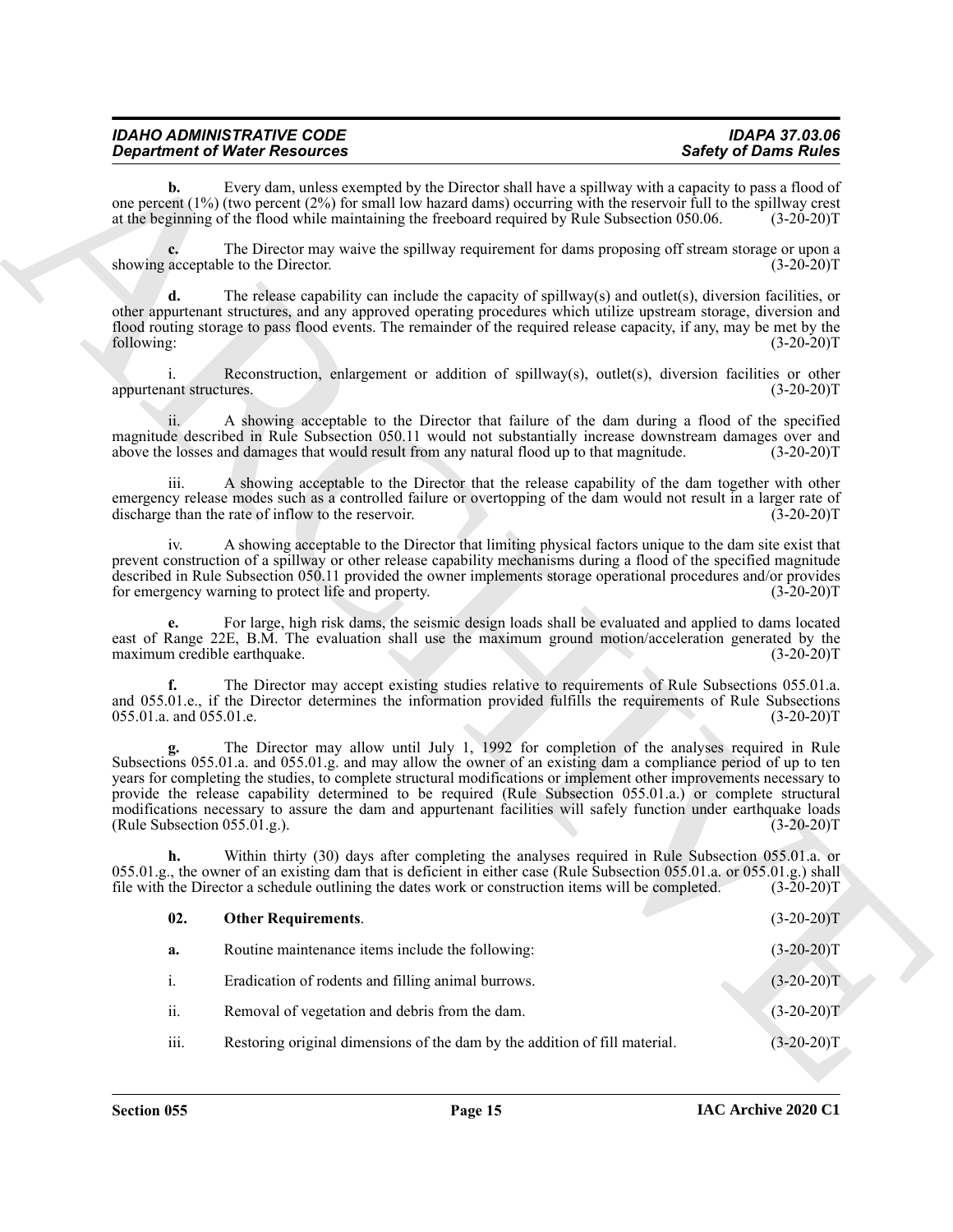|                  | <b>Department of Water Resources</b>                                                                                                                                                                                                                                                                                                                                                                                                                                                                                                                     | <b>Safety of Dams Rules</b> |
|------------------|----------------------------------------------------------------------------------------------------------------------------------------------------------------------------------------------------------------------------------------------------------------------------------------------------------------------------------------------------------------------------------------------------------------------------------------------------------------------------------------------------------------------------------------------------------|-----------------------------|
| iv.              | Addition of bedding or riprap material which will not increase the height or storage capacity.                                                                                                                                                                                                                                                                                                                                                                                                                                                           | $(3-20-20)T$                |
| V.<br>equipment. | Repair or replacement of gates, gate stems, seals, valves, lift mechanisms or vent pipes with similar                                                                                                                                                                                                                                                                                                                                                                                                                                                    | $(3-20-20)T$                |
| vi.              | Repair or replacement of wingwalls, headwalls or aprons including spalling concrete.                                                                                                                                                                                                                                                                                                                                                                                                                                                                     | $(3-20-20)T$                |
| b.               | The following are not routine maintenance items:                                                                                                                                                                                                                                                                                                                                                                                                                                                                                                         | $(3-20-20)T$                |
| i.               | Reconstruction of embankment slopes.                                                                                                                                                                                                                                                                                                                                                                                                                                                                                                                     | $(3-20-20)T$                |
| ii.              | Replacement, reconstruction or extension of outlets.                                                                                                                                                                                                                                                                                                                                                                                                                                                                                                     | $(3-20-20)T$                |
| 111.             | Foundation stabilization.                                                                                                                                                                                                                                                                                                                                                                                                                                                                                                                                | $(3-20-20)T$                |
| iv.              | Filter or drain construction or replacement.                                                                                                                                                                                                                                                                                                                                                                                                                                                                                                             | $(3-20-20)T$                |
| V.               | Spillway size alteration or modification.                                                                                                                                                                                                                                                                                                                                                                                                                                                                                                                | $(3-20-20)T$                |
| vi.              | Installation of instrumentation or piezometers.                                                                                                                                                                                                                                                                                                                                                                                                                                                                                                          | $(3-20-20)T$                |
| vii.             | Release capability modification.                                                                                                                                                                                                                                                                                                                                                                                                                                                                                                                         | $(3-20-20)T$                |
|                  | Items not specifically described in Rule Subsections 055.02.a. and 055.02.b. will be determined by<br>the Director to be included in one rule or the other upon receipt of a written request from the owner or his<br>representative seeking such a determination.                                                                                                                                                                                                                                                                                       | $(3-20-20)T$                |
| d.               | Where riprap is required to prevent erosion and to maintain a stable embankment, pipes, cables,<br>brush, tree growth, logs, or floating debris are not acceptable substitutes for rock riprap and granular bedding<br>material. Dams or portions thereof which are stable without riprap, are not required to have riprap.                                                                                                                                                                                                                              | $(3-20-20)T$                |
| e.               | Upon completion of reconstruction of a dam or feature of a dam included in Rule Subsection<br>055.02.b., the owner or his engineer shall provide the Director a short written narrative account of all items of work.<br>Record drawings and revised specifications shall be submitted to the Director if the completed project has been<br>substantially changed from the plans and construction specifications originally approved.                                                                                                                    | $(3-20-20)T$                |
| f.<br>dam.       | Upon request, the owner of every dam shall provide his name and address to the Director and shall<br>advise the Director of future changes in ownership. If the owner does not reside in Idaho, the owner shall provide the<br>name and address of the person residing in Idaho who is responsible for the operation, maintenance and repair of the                                                                                                                                                                                                      | $(3-20-20)T$                |
| $056. - 061.$    | (RESERVED)                                                                                                                                                                                                                                                                                                                                                                                                                                                                                                                                               |                             |
| 060.             | SMALL DAM DESIGN CRITERIA (RULE 60).<br>The following provisions apply to small dams.                                                                                                                                                                                                                                                                                                                                                                                                                                                                    | $(3-20-20)T$                |
| 01.              | Design and Construction of Small Dams. Design and construction of small dams located in high<br>risk areas as determined by the Director require submittal of fees, plans and specifications prepared by an engineer<br>and shall follow the same general criteria established under Rules 40, 45, 50, and 55. Other small dams not<br>determined to be in a high risk area shall follow the same general criteria established under Rules 50 and 55 or larger<br>dams, except that submittal of plans, specifications and test results is not required. | $(3-20-20)T$                |
| 02.              | <b>Notification Prior to Construction.</b> The owner shall notify the Director in writing ten (10)<br>calendar days prior to commencing construction.                                                                                                                                                                                                                                                                                                                                                                                                    | $(3-20-20)T$                |
|                  | <b>Approval Required.</b> The owner shall not proceed with the following stages of construction                                                                                                                                                                                                                                                                                                                                                                                                                                                          |                             |

#### <span id="page-15-0"></span>**056. -- 061. (RESERVED)**

# <span id="page-15-5"></span><span id="page-15-4"></span><span id="page-15-3"></span><span id="page-15-2"></span><span id="page-15-1"></span>**060. SMALL DAM DESIGN CRITERIA (RULE 60).**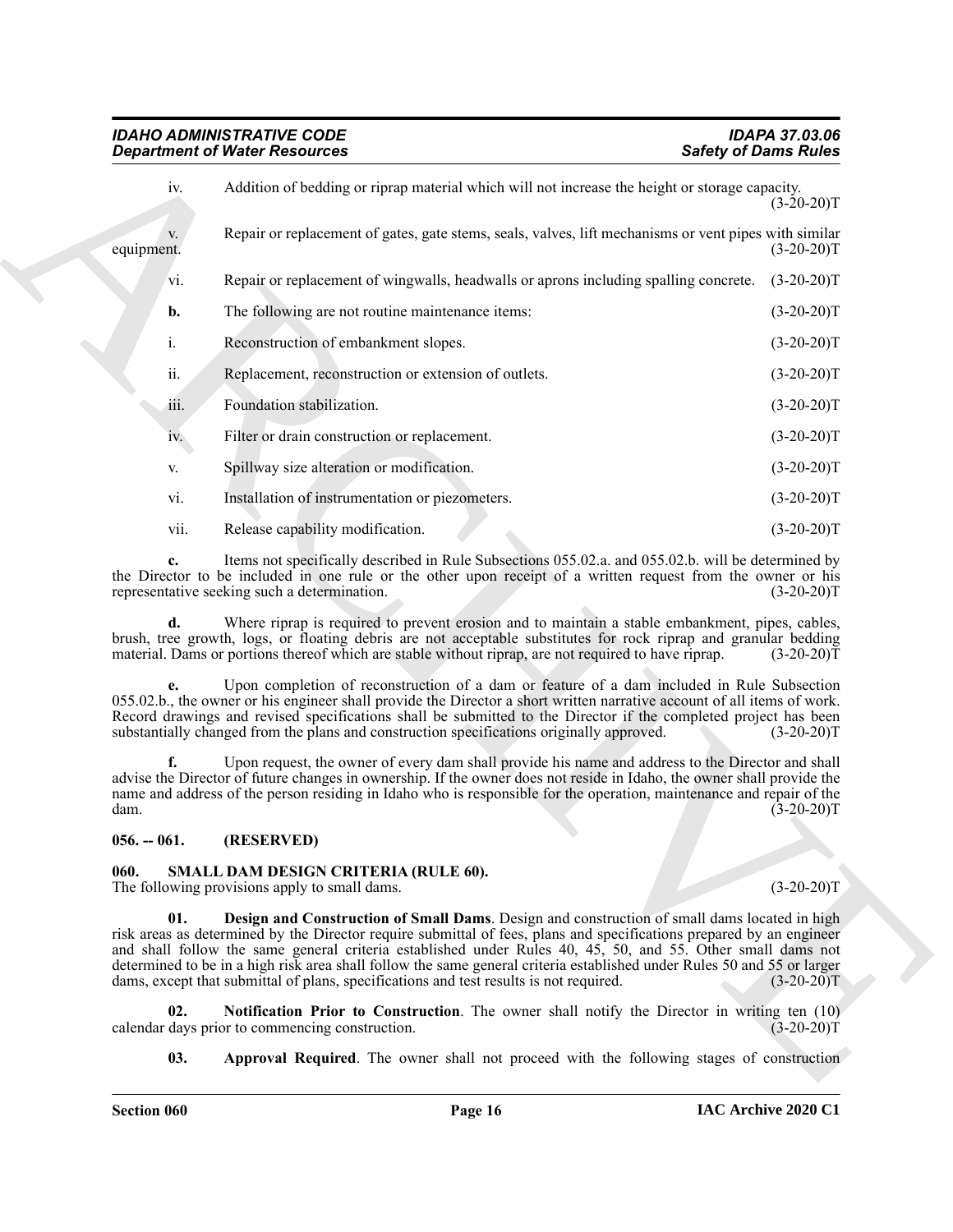without approval from the Director. (3-20-20)T

**a.** After clearing and excavation of the foundation area and cutoff trench, and prior to placing any fill<br>
(3-20-20) material;  $(3-20-20)T$ 

**b.** After installation of the outlet conduit, and before placing any backfill material around the conduit;  $(3-20-20)T$ 

<span id="page-16-6"></span>**c.** After construction is completed, and before any water is stored in the reservoir; (3-20-20)T

**d.** At such other times as determined necessary by the Director. The Director, will, upon seven (7) day uspect and, if satisfactory, approve the completed stage of construction. (3-20-20)<sup>T</sup> notice, inspect and, if satisfactory, approve the completed stage of construction.

**Notification upon Completion of Construction.** The owner shall in writing notify the Director upon completion of construction. (3-20-20)T

<span id="page-16-0"></span>**061. -- 064. (RESERVED)**

#### <span id="page-16-5"></span><span id="page-16-3"></span><span id="page-16-1"></span>**065. DAMS STORING TAILINGS AND WATER (RULE 65).**

**Experiment of Nickel Resolution**<br>
Subseq in David Sides<br>
equilibrium of the characteristic of the functions and and content to calculate properties<br>
and the characteristic of the functions and and characterize content in **01. Construction of Dams Storing Fifty Acre-Feet or More**. Construction of dams intended to store or likely to store fifty (50) acre-feet or more of water in excess of the water contained in the tailings material shall meet the requirements specified in Rules 40, 45, 50 and 55 of these rules. The Director may waive any or all of these requirements if, in the opinion of the Director, sound engineering design provided by the owner indicates such<br>requirements are not applicable. (3-20-20)T requirements are not applicable.

<span id="page-16-4"></span>**02. Abandonment Plan**. An abandonment plan which provides a stable, maintenance-free condition at any time tailings are not being actively placed for an extended period of time, as determined by the Director, shall be submitted to the Director by the owner of a dam storing tailings and water. This rule may be waived by the Director if determined not to be applicable. (3-20-20)T

<span id="page-16-2"></span>**066. -- 999. (RESERVED)**